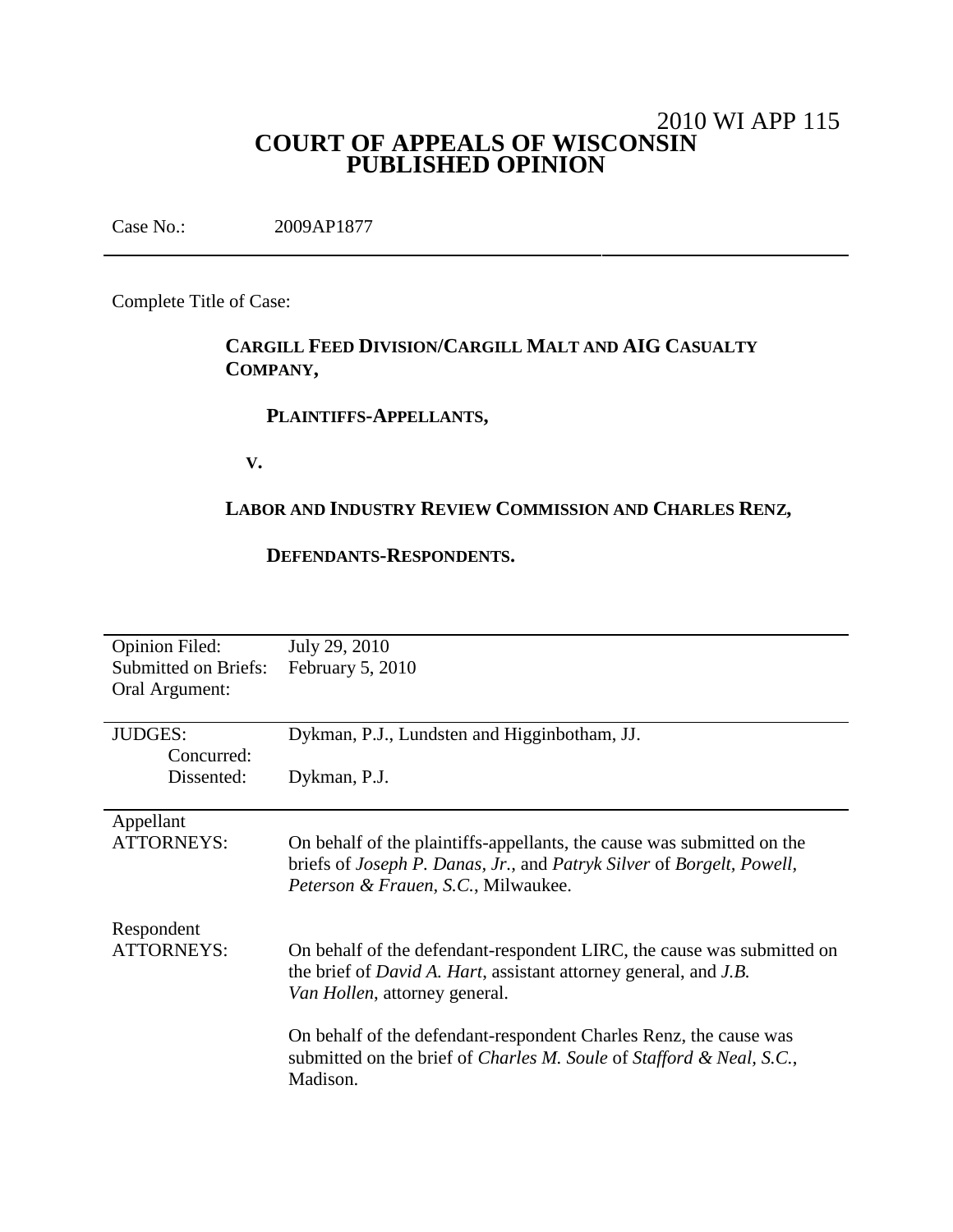# **2010 WI App 115**

# **COURT OF APPEALS DECISION DATED AND FILED**

# **July 29, 2010**

**A. John Voelker Acting Clerk of Court of Appeals**

### **NOTICE**

**This opinion is subject to further editing. If published, the official version will appear in the bound volume of the Official Reports.**

**A party may file with the Supreme Court a petition to review an adverse decision by the Court of Appeals.** *See* **WIS. STAT. § 808.10 and RULE 809.62.**

**Appeal No. 2009AP1877**

# **STATE OF WISCONSIN IN COURT OF APPEALS**

**Cir. Ct. No. 2009CV182**

**CARGILL FEED DIVISION/CARGILL MALT AND AIG CASUALTY COMPANY,**

**PLAINTIFFS-APPELLANTS,**

**V.**

**LABOR AND INDUSTRY REVIEW COMMISSION AND CHARLES RENZ,**

**DEFENDANTS-RESPONDENTS.**

APPEAL from an order of the circuit court for Jefferson County: JACQUELINE R. ERWIN, Judge. *Reversed*.

Before Dykman, P.J., Lundsten and Higginbotham, JJ.

¶1 HIGGINBOTHAM, J. This case involves a worker's compensation claim, and the Labor and Industry Review Commission's determination that the injured worker, Charles Renz, a former employee of Cargill Feed Division/Cargill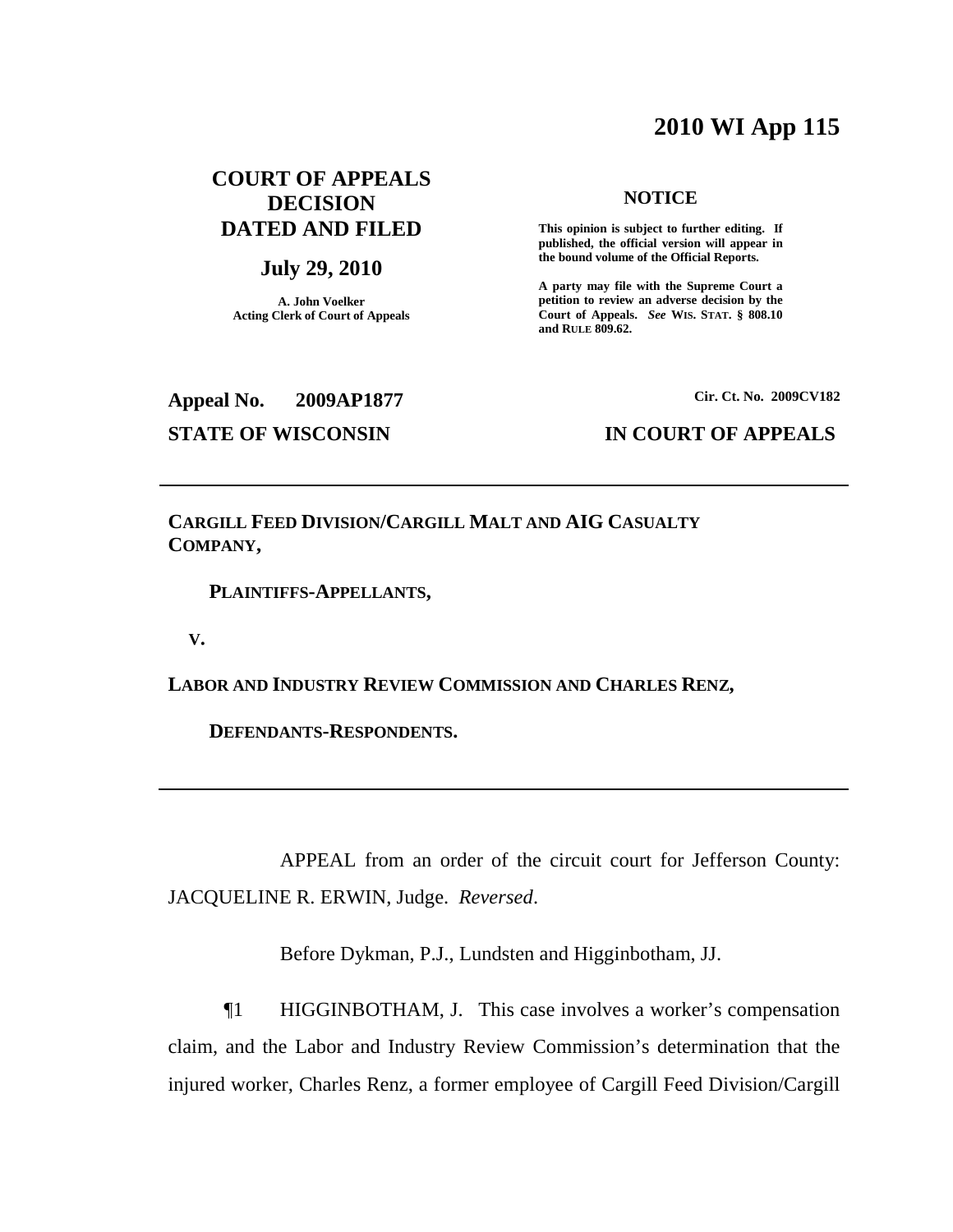Malt, is permanently and totally disabled under the so-called "odd-lot" doctrine. "The odd-lot doctrine is a judge-made adjunct to the law of worker's compensation." *Beecher v. LIRC*, 2004 WI 88, ¶2, 273 Wis. 2d 136, 682 N.W.2d 29. Under the odd-lot doctrine, injured workers may be classified permanently and totally disabled even if they retain a small, residual capacity to earn income; if they are "fit only for the 'odd lot' job that appears occasionally and for a short time." *Id.*, ¶¶2, 31. The doctrine operates as a rule of evidence:

> [W]here a claimant makes a prima facie case that he [or she] has been injured in an industrial accident and, because of his [or her] injury, age, education and capacity, he [or she] is unable to secure any continuing and gainful employment, the burden of showing that the claimant is in fact employable and that jobs do exist for the injured claimant shifts to the employer.

*Balczewski v. DILHR*, 76 Wis. 2d 487, 495, 251 N.W.2d 794 (1977).

¶2 Cargill and its workers compensation carrier AIG Casualty Company ("Cargill") challenge the Commission's finding that Cargill failed to rebut Renz's prima facie odd-lot case. Specifically, Cargill argues that the Commission erred by concluding that Cargill failed to rebut Renz's prima facie odd-lot case of permanent and total disability because (1) Cargill did not inform specific prospective employers of Renz's age and disability limitations, and other pertinent employability information, and because, (2) contrary to the Commission's preference, Cargill did not refer Renz to employers with specific job openings that were actually available to Renz.<sup>1</sup>

<sup>&</sup>lt;sup>1</sup> Cargill also argues that certain findings of the Commission, including its findings that Cargill failed to rebut Renz's prima face case of odd-lot permanent and total disability and that Renz conducted an actual and futile job search or presented expert evidence that defeated Cargill's attempted rebuttal, were not supported by substantial evidence. Because we reverse the (continued)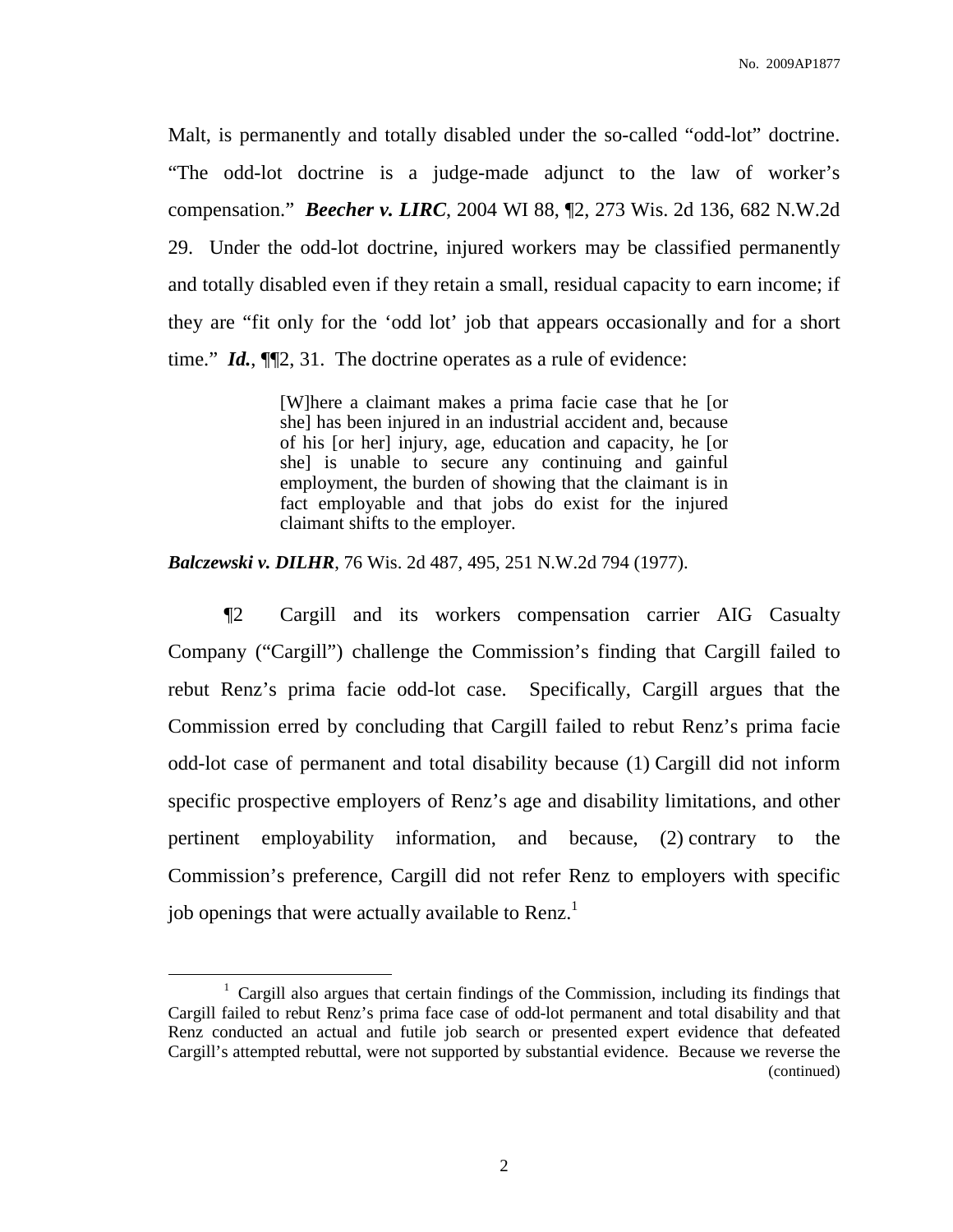¶3 Applying de novo review to the Commission's interpretation of the judge-made odd-lot doctrine, we conclude that the Commission erred by applying the wrong legal standard in determining whether Cargill had rebutted Renz's prima facie odd-lot case. Specifically, we conclude that the Commission expanded the evidentiary burden on employers seeking to rebut a claimant's prima facie odd-lot case beyond that established in *Beecher* and *Balczewski* by: (1) requiring the employer to produce evidence it disclosed to prospective employers a claimant's age, disability, and other facts about the claimant; and by (2) establishing a preference for evidence that the employer referred the claimant to prospective employers with specific job openings actually available. We therefore reverse the circuit court's decision affirming the Commission's decision. We set aside the Commission's decision, and remand for the Commission to determine whether Cargill has rebutted Renz's prima facie case based on the evidence of record and in accordance with the standards set forth in *Beecher* and *Balczewski*, and for further proceedings consistent with this opinion.

# **FACTS AND PROCEDURAL BACKGROUND**

¶4 The following facts are taken from the findings of the Commission and the administrative law judge, and from the record. Renz injured his lower back in November 2002, and May 2005, while working as a laborer at Cargill. Renz underwent surgery following his second injury, and, after a period of months, was cleared to return to work. However, in late 2005, Renz was

Commission's decision on other grounds, we do not address these arguments. *See Stoughton Trailers, Inc. v. LIRC*, 2005 WI 105, ¶40, 303 Wis. 2d 514, 735 N.W.2d 477 (cases should be decided on the narrowest possible grounds).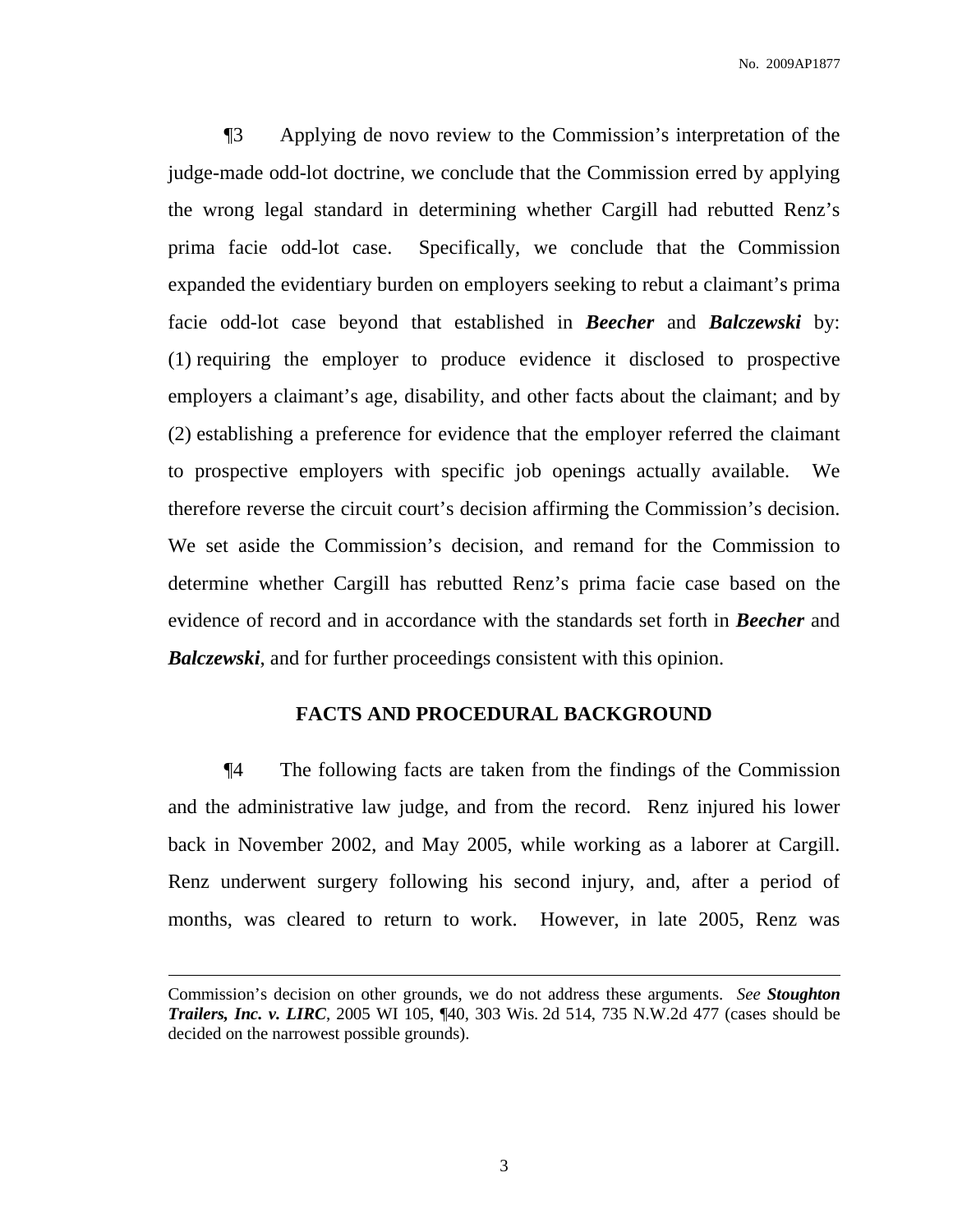terminated at approximately the same time Cargill reduced its workforce. <sup>2</sup> At the time, Renz was sixty-one years old and had worked as a union laborer with Cargill for thirty-six years.

¶5 Renz filed an application for permanent total disability benefits in June 2007. Following a hearing, an administrative law judge (ALJ) issued a decision finding Renz to be permanently and totally disabled. The ALJ considered two sets of work restrictions based on evaluations of Renz's physical capacities, one by Renz's treating physician, Dr. Paul Anderson, the other by a physician hired by Cargill, Dr. William Monacci. Dr. Anderson issued the following restrictions: no more than two hours of standing, walking, sitting or driving; lifting no more than ten pounds (sedentary work); only occasional reaching above the shoulders; no bending, squatting, or climbing; and a work day of between four and six hours. Dr. Monacci restricted Renz to: occasional lifting of no more than twenty pounds to waist level; intermittent bending or stooping; and work that would permit him to change position hourly.

¶6 The ALJ considered the opinions of the parties' vocational experts regarding Renz's loss of earning capacity. The ALJ described the opinion of Renz's expert, who determined that Renz was permanently and totally disabled:

> (1) The applicant's expert concluded, "it is possible that a job could be identified that would [meet the Anderson restrictions], but the number of jobs in the labor market would be very limited. When such part-time openings would occur, it is likely that younger candidates would be hired and [the applicant] would be passed over

<sup>2</sup> On appeal, Cargill does not dispute the Commission's determination that, but for Renz's injury, Cargill would have kept Renz after the workforce reduction, given his seniority in the union.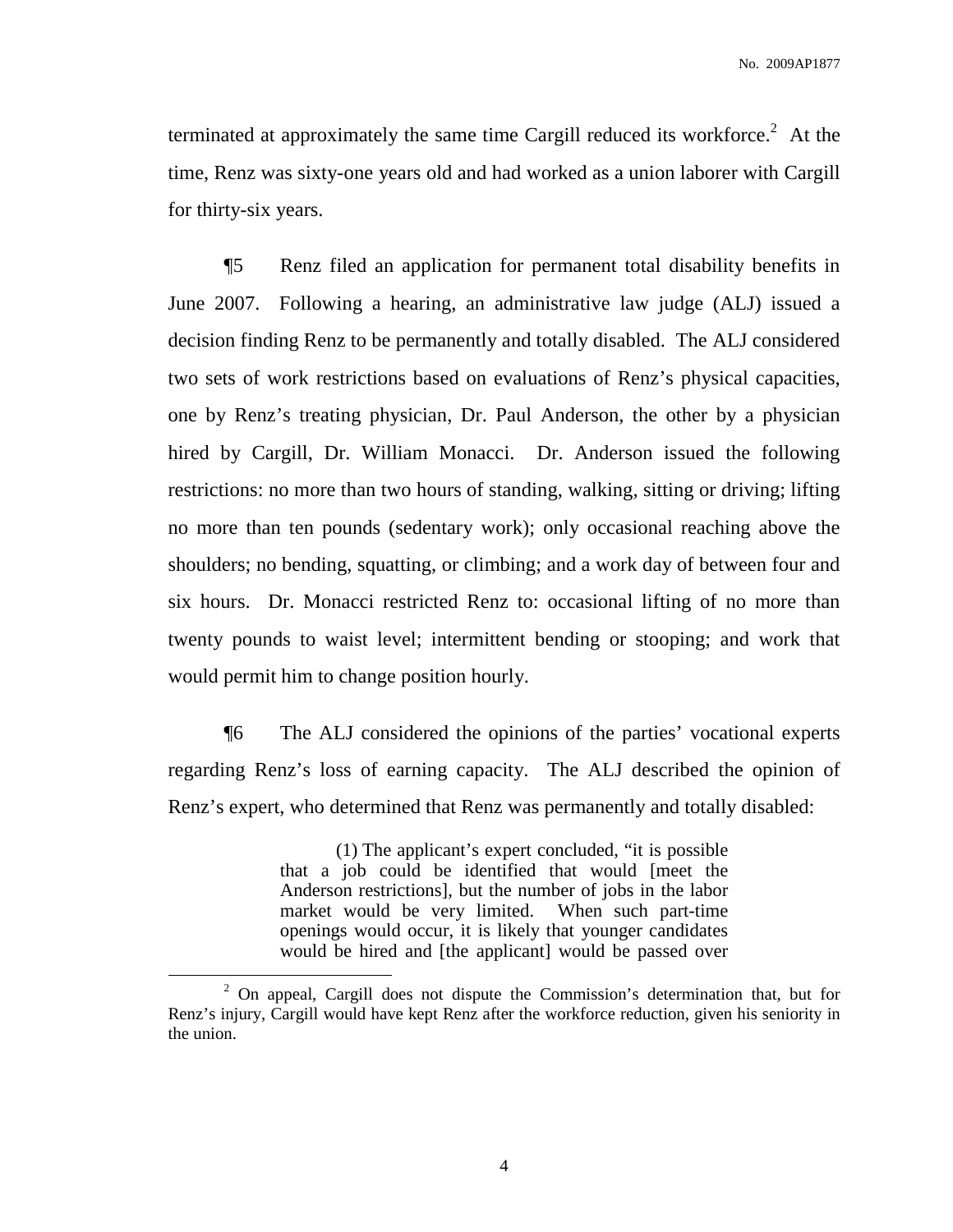due to his age and his various physical limitations. Therefore, ... the services the applicant has to offer employers are so limited in quality, dependability, and quantity that a reasonably stable labor market ... does not exist." The expert found [Renz] was permanently totally disabled.

The expert further concluded, "when [the applicant] searches for light-level work [within the Monacci restrictions] he could consider only select job openings [and] he could neither work at jobs with prolonged sitting nor jobs with prolonged weight-bearing. Only certain kinds of light-level jobs would be appropriate for him ..." The expert found that would constitute only odd-lot employment, also making him permanently totally disabled.

¶7 The ALJ next summarized the opinion of Cargill's expert, Barbara

Lemke:

(2) The respondents' expert initially admitted no knowledge of the reason for the applicant's termination, applied a displaced-worker analysis, and identified the material question as: "[What] could [the applicant] have expected to earn as an uninjured worker in the general labor market[?]"[<sup>3</sup>] Given this and his longevity at the respondent, she asserted his wage there was greatly inflated when compared to that of others in the general labor market for comparable work. A loss of earning capacity resulted (30 to 65 percent based upon both sets of restrictions), but less than that had the proper traditional worker's compensation analysis been applied.

The expert then testified and provided an analysis of the applicant's loss of earning capacity without consideration of the displaced-worker theory. She found purported, available jobs within a relevant labor market but with greater losses (45 to 85 percent) based upon both the Anderson and Monacci restrictions; but, none of the

<sup>&</sup>lt;sup>3</sup> Lemke used a "displaced-worker analysis" to calculate Renz's earning potential based on the assumption that Renz would have been terminated in the October 2005 workforce reduction. As noted, the Commission found that Renz would have been among those workers who would have been eligible to stay at Cargill by reason of his years of service with the union.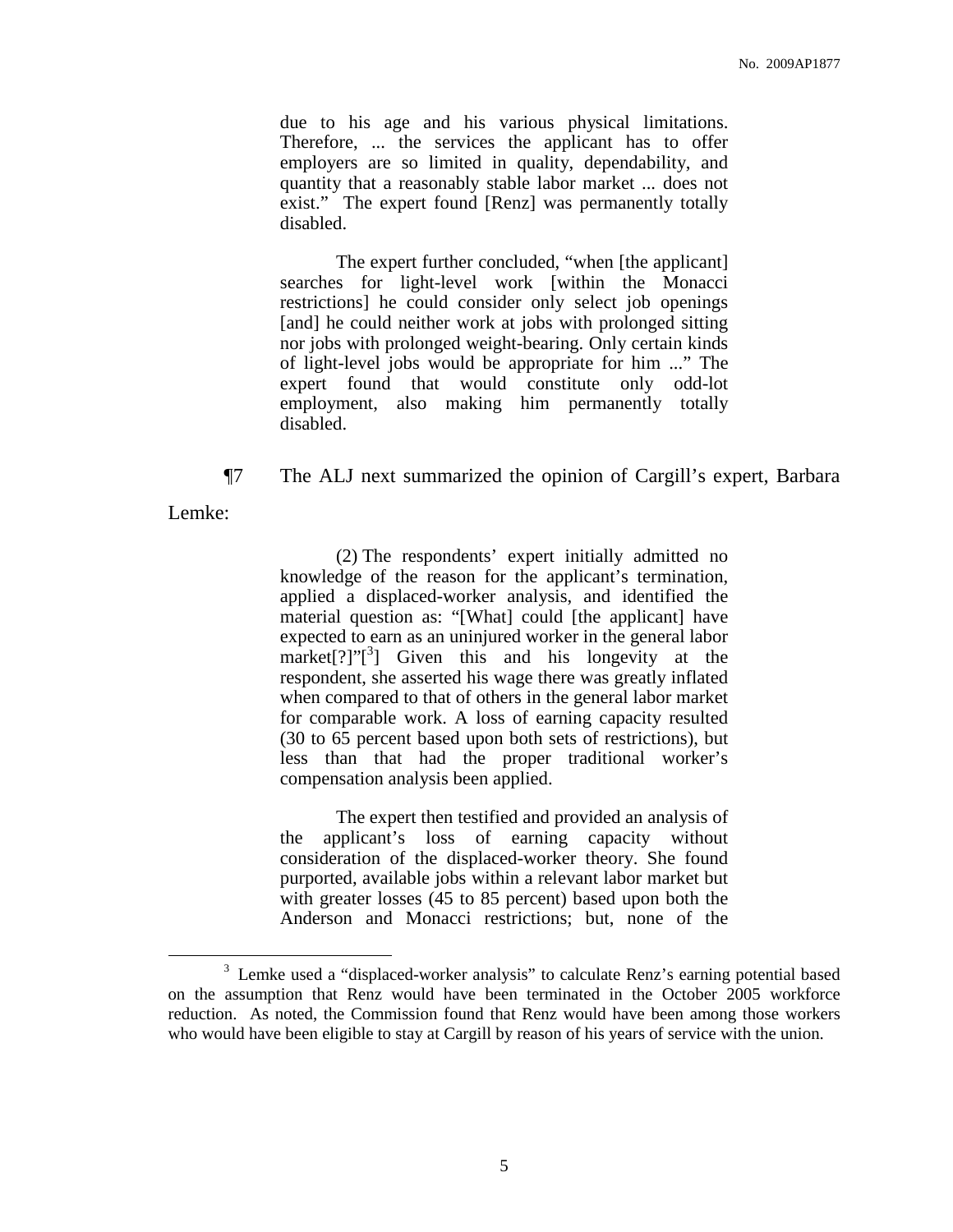positions appeared to offer him the select work required by them.

The ALJ then noted that Lemke did not inform the prospective employers of Renz's age and disability when conducting the market survey:

> Indeed, none of the named potential employers were told of his age, experience, or restrictions; and, she credibly testified although he could compete for the jobs, it would be harder at his age and with restrictions to be hired over a healthier, younger person.

¶8 The ALJ found credible the conclusion of Renz's vocational expert that Renz was permanently and totally disabled, and ordered Cargill to pay Renz's treatment expenses, a monthly benefit of \$1,711.14 for life, and Renz's attorney fees and costs.

¶9 Cargill appealed the ALJ's decision to the Labor and Industry Review Commission. The Commission modified the ALJ's findings of fact and conclusions of law, and, as modified, adopted the ALJ's decision as its own. In modifying the ALJ's decision, the Commission deleted a paragraph of the ALJ's decision (not discussed here) and substituted the following language, applying the burden-shifting analysis for "odd-lot" permanent and total disability cases set forth in *Balczewski* and *Beecher* to the facts of Renz's case:

> Based on the applicant's credible testimony, and Dr. Anderson's credible medical opinion, Dr. Anderson's physical restrictions are accepted as credible. Given those restrictions as well as the applicant's age (birth date January 19, 1944), education (tenth grade with a subsequent G.E.D.), and capacity (six years as a shipping clerk, two years as a spot welder, and 36 years as a laborer for the employer), the applicant's vocational expert's (Timothy G. Greenya) opinion of permanent total disability constitutes a *prima facie* case for "odd lot" unemployability. The employer was required to rebut this *prima facie* case of permanent total disability by demonstrating that the applicant "...is actually employable and that there are actual jobs available to him...making it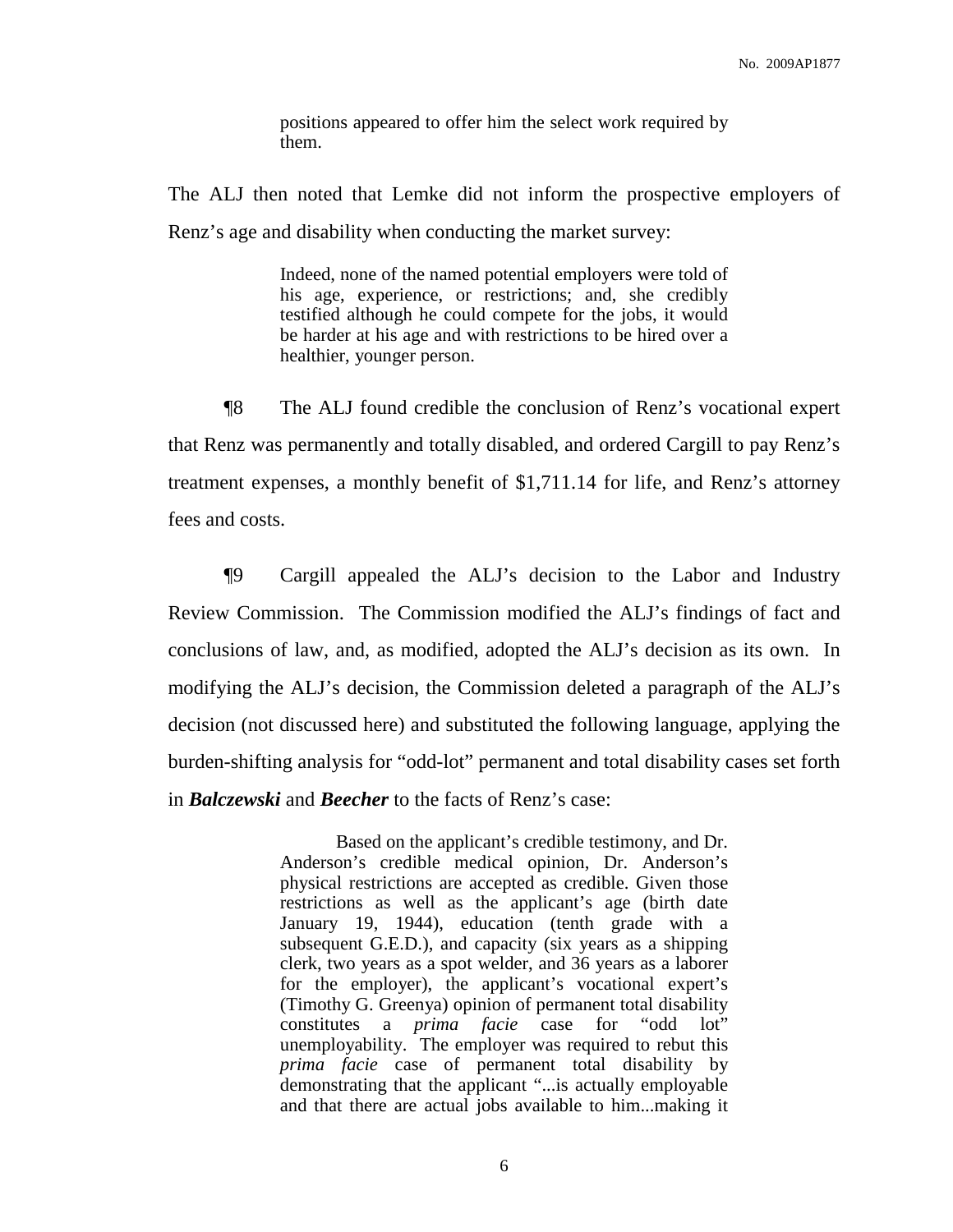more probable than not that the claimant is able to earn a living."

Respondents' vocational expert's (Barbara K. Lemke) job listings, compiled through computer search and telephone contact by Lemke and her colleague, do not satisfy the substantial burden for rebuttal of the *prima facie* case articulated in *Beecher*. The job listings Lemke compiled universally fail to include a full description, or in most cases any description, of the specific physical requirements of the job. Dr. Anderson's restrictions are severe and include a maximum of two hours sitting or two hours standing in one day, and a maximum of six hours of sedentary work in one day, which eliminates all the proposed full-time positions Lemke listed. The commission infers that Dr. Anderson's sedentary sitting and standing restrictions also make it more probable than not that the applicant would not be hired for almost any part-time job, and that if he were hired, the work would be casual and intermittent, rather than "regularly and continuously available" to him. (Footnote omitted.)

¶10 Additionally, the Commission issued a memorandum opinion, which defended the ALJ's criticism of vocational expert Lemke's failure to disclose

Renz's age and disability to prospective employers:

Respondents objected to the administrative law judge's reference to the fact that none of the employers cited by Barbara Lemke or her colleague were informed of the applicant's age, experience, or physical restrictions. Respondents asserted that federal and state antidiscrimination laws preclude employers from considering age and disability when making hiring decisions, unless the nature of the job is such that these considerations are legitimate. The reality is that anti-discrimination laws have been established because there is an inclination for many employers to discriminate against older or disabled individuals. While state and federal laws do address this problem, they do not eliminate it. The factors of age and physical restriction have always been considered relevant in the permanent total disability analysis, whether one looks to the case law or to Wis. Admin. Code ch. DWD 80.34.

While the commission recognizes the difficulty employers face in rebutting the *prima facie* case for permanent total disability, the commission must follow the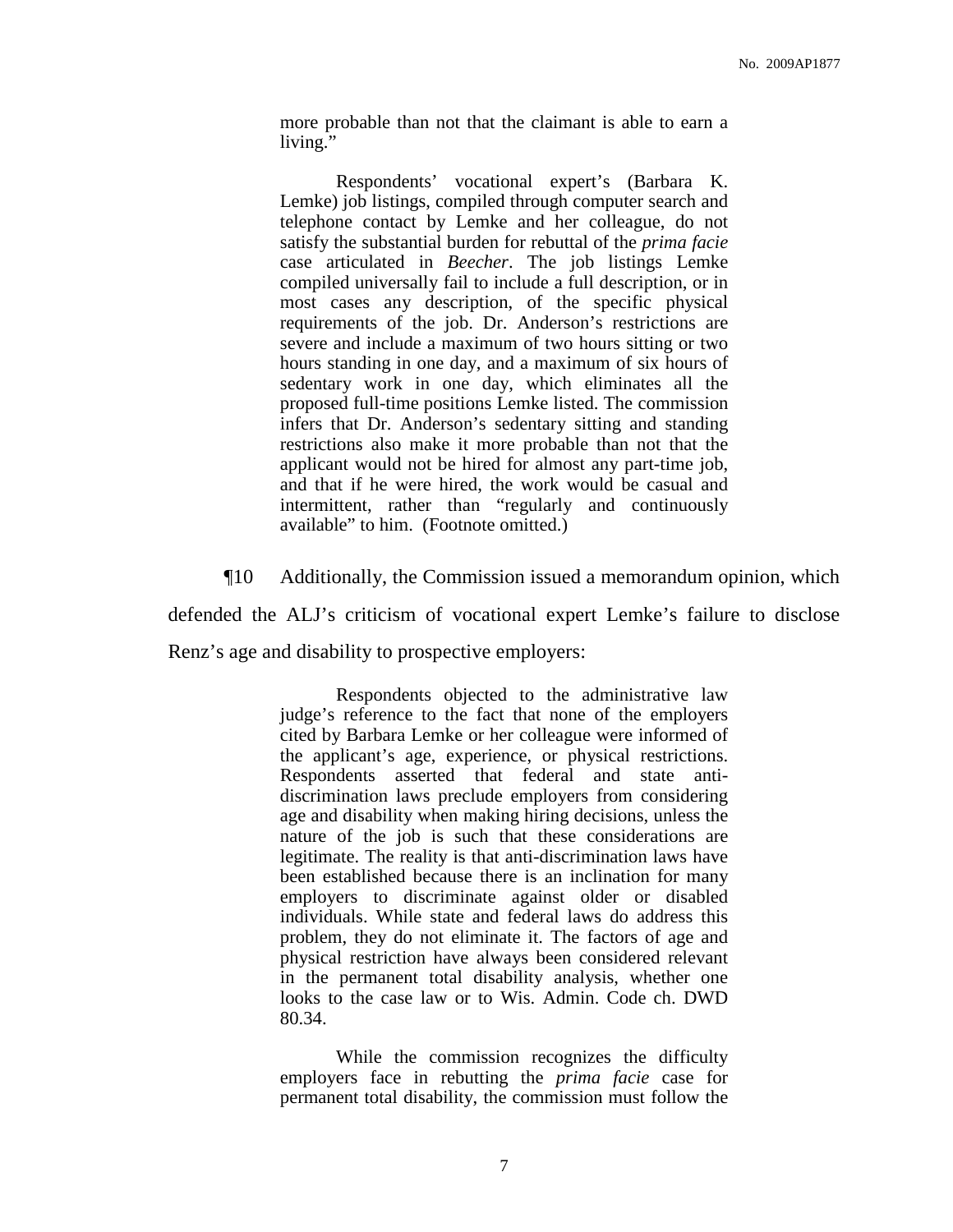law articulated in *Beecher*, which requires a showing of an actual job or jobs available to the injured worker. At a minimum, this requires the prospective employers to know all the relevant facts concerning the injured worker, and preferably that the injured worker have been referred to employers with specific job openings actually available to the worker.

¶11 The memorandum opinion also addressed the adequacy of Renz's

job search:

Finally, respondents argue that the applicant had withdrawn from the labor market, and therefore should not be eligible for permanent total disability. As noted by the administrative law judge, the applicant did make a substantial and genuine job search with no success after the employer discharged him. *Beecher* makes it clear that a job search is not a factor to be considered in the establishment of a *prima facie* case for permanent total disability. *Beecher v. LIRC*, 2004 WI 88, ¶ 44. The court further stated that the *prima facie* case is rebutted only by "... bringing forward evidence of actual job availability, making it more probable than not: that the claimant is able to earn a living." *Beecher v. LIRC*, 2004 WI 88, ¶ 55. The court further explained that: "The claimant may respond with evidence of an actual, futile job search or rely on his expert evidence to defeat the employer's attempted rebuttal." *Id.* The applicant credibly accomplished both of these defenses to respondents' attempted rebuttal of the *prima facie* case. He credibly established that regardless of a job search, and considering the relevant factors and his vocational expert's opinion, the effects of his work-related injury have placed him in the "odd lot" category and made him permanently and totally disabled.

¶12 Cargill sought certiorari review of the Commission's decision before the circuit court. Applying great weight deference to the Commission's interpretation and application of the odd-lot doctrine, the circuit court affirmed.

### **STANDARD OF REVIEW**

¶13 We review the Commission's decision on appeal, rather than the circuit court's decision. *Mervosh v. LIRC*, 2010 WI App 36, ¶7, 324 Wis. 2d 134,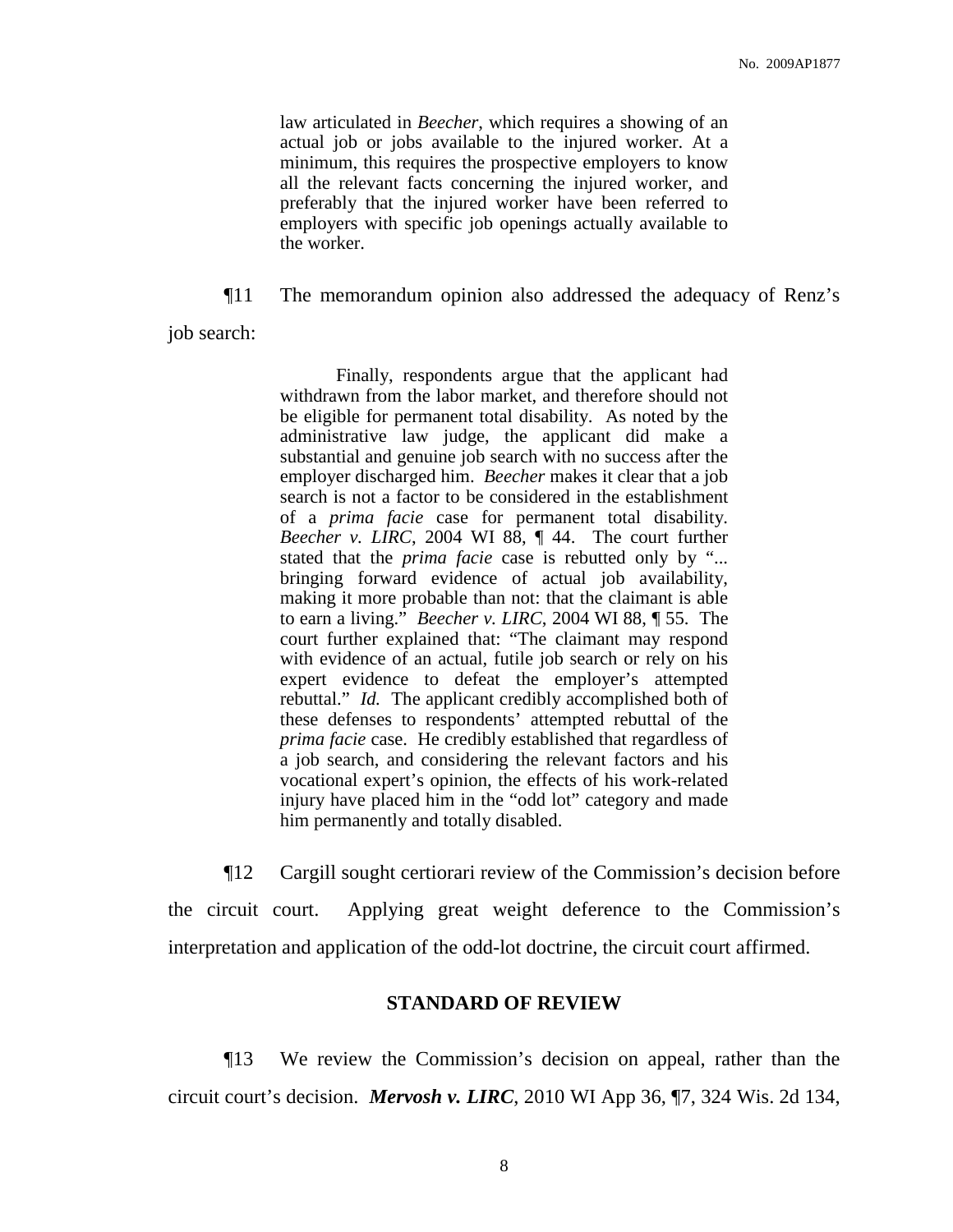781 N.W.2d 236. This case requires us to review the Commission's determination that Cargill failed to rebut Renz's prima facie case of odd-lot permanent and total disability. Whether the evidence produced by the employer in an odd-lot case is sufficient to rebut the injured worker's prima facie showing is a question of fact. *See Beecher*, 273 Wis. 2d 136, ¶55 (employer's burden to rebut a prima facie oddlot case is a burden of persuasion).<sup>4</sup> The Commission's factual findings are conclusive as long as they are supported by credible and substantial evidence. *See Eaton Corp. v. LIRC*, 122 Wis. 2d 704, 708, 364 N.W.2d 172 (Ct. App. 1985).

¶14 The primary issues on appeal are whether, to rebut an injured worker's prima facie case of odd-lot permanent and total disability, an employer must produce evidence that it: (1) informed prospective employers of the injured worker's disability, age and other factors relevant to his or her employability; and (2) referred the worker to employers with actual jobs available to him or her. These issues involve the Commission's interpretation of the odd-lot doctrine, a question of law. *See Beecher*, 273 Wis. 2d 136, ¶22.

¶15 An agency's interpretation and application of a legal standard may be entitled to deference on review. *See Virginia Sur. Co., Inc. v. LIRC*, 2002 WI App 277, ¶11, 258 Wis. 2d 665, 654 N.W.2d 306. Courts reviewing an appeal of an agency decision apply either great weight deference, due weight deference or no deference (de novo review) to an agency's legal conclusions. *See UFE Inc. v. LIRC*, 201 Wis. 2d 274, 284-87, 548 N.W.2d 57 (1996). In this case, the parties

<sup>&</sup>lt;sup>4</sup> No case directly states that the sufficiency of an employer's rebuttal is a question of fact. Both parties take this view, however. We therefore apply the standard of review applicable to an agency's factual findings without directly addressing the issue.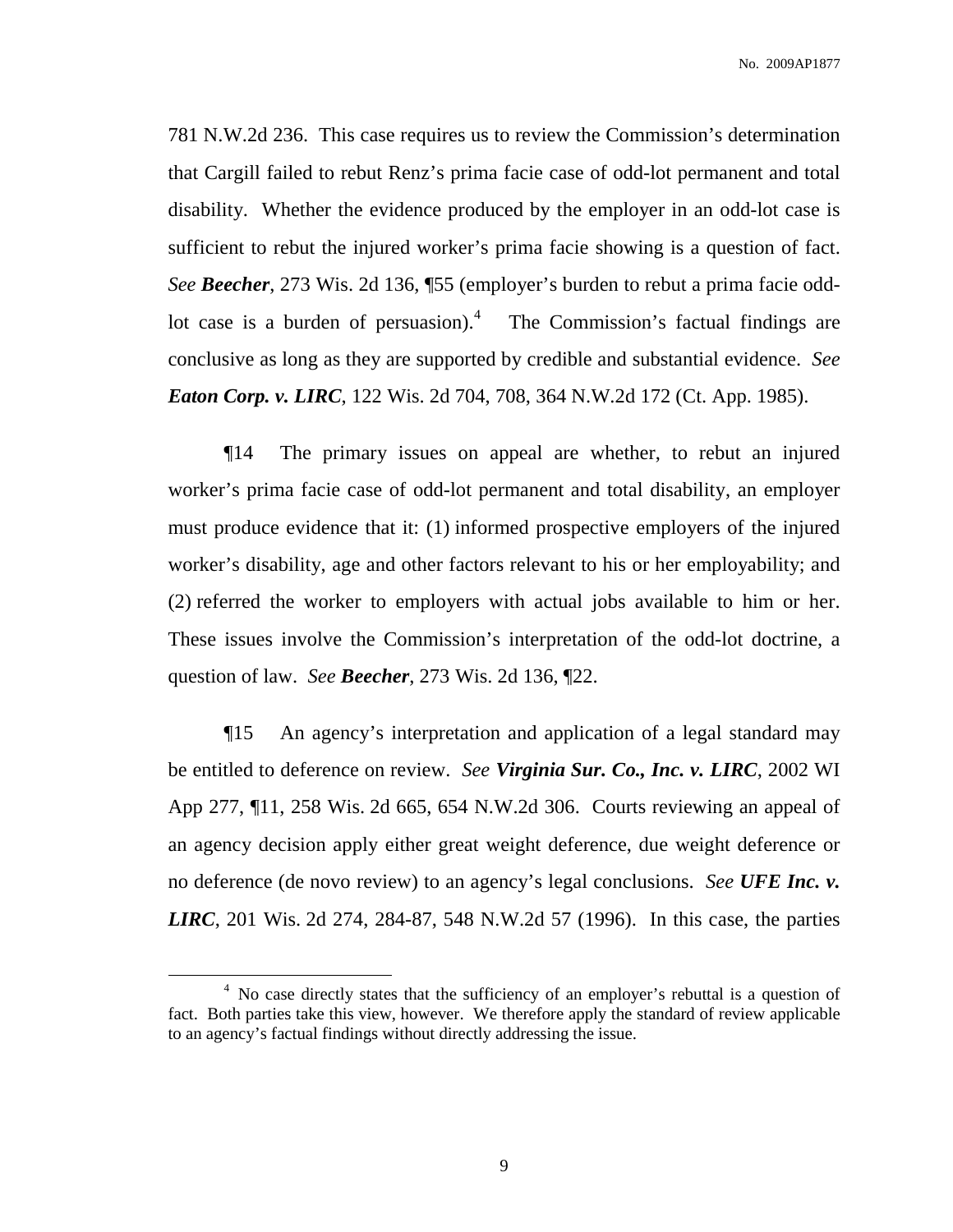dispute the appropriate standard of review to apply to the Commission's interpretation of the odd-lot doctrine.

¶16 The Commission contends that its interpretation and application of the odd-lot doctrine is entitled to great weight deference because DWD and the Commission are charged with administration of the Worker's Compensation Act, the Commission's interpretation is one of long-standing, the Commission employed its expertise or specialized knowledge in forming the interpretation and because the Commission's interpretation will provide uniformity and consistency in the application of worker's compensation law. *See UFE*, 201 Wis. 2d at 287. The Commission argues that, even if its interpretation is not entitled to great weight deference because the Commission has never applied the doctrine to a fact situation similar to the present case, due weight deference is appropriate based on the Commission's prior experience interpreting the Act and the odd-lot doctrine.

¶17 Cargill contends that the Commission's interpretation and application of the odd-lot doctrine is entitled to no deference because the odd-lot doctrine is a common law adjunct to worker's compensation law, and no deference is owed to agency interpretations of judge-made law. We agree with Cargill. In *Beecher*, the supreme court applied de novo review to a Commission interpretation of the odd-lot doctrine. The court conducted an independent review on grounds that the Commission's decision rested on an interpretation of a judgemade doctrine, not an interpretation of a statute or an administrative rule. *Beecher*, 273 Wis. 2d 136, ¶26. The supreme court explained that it "need not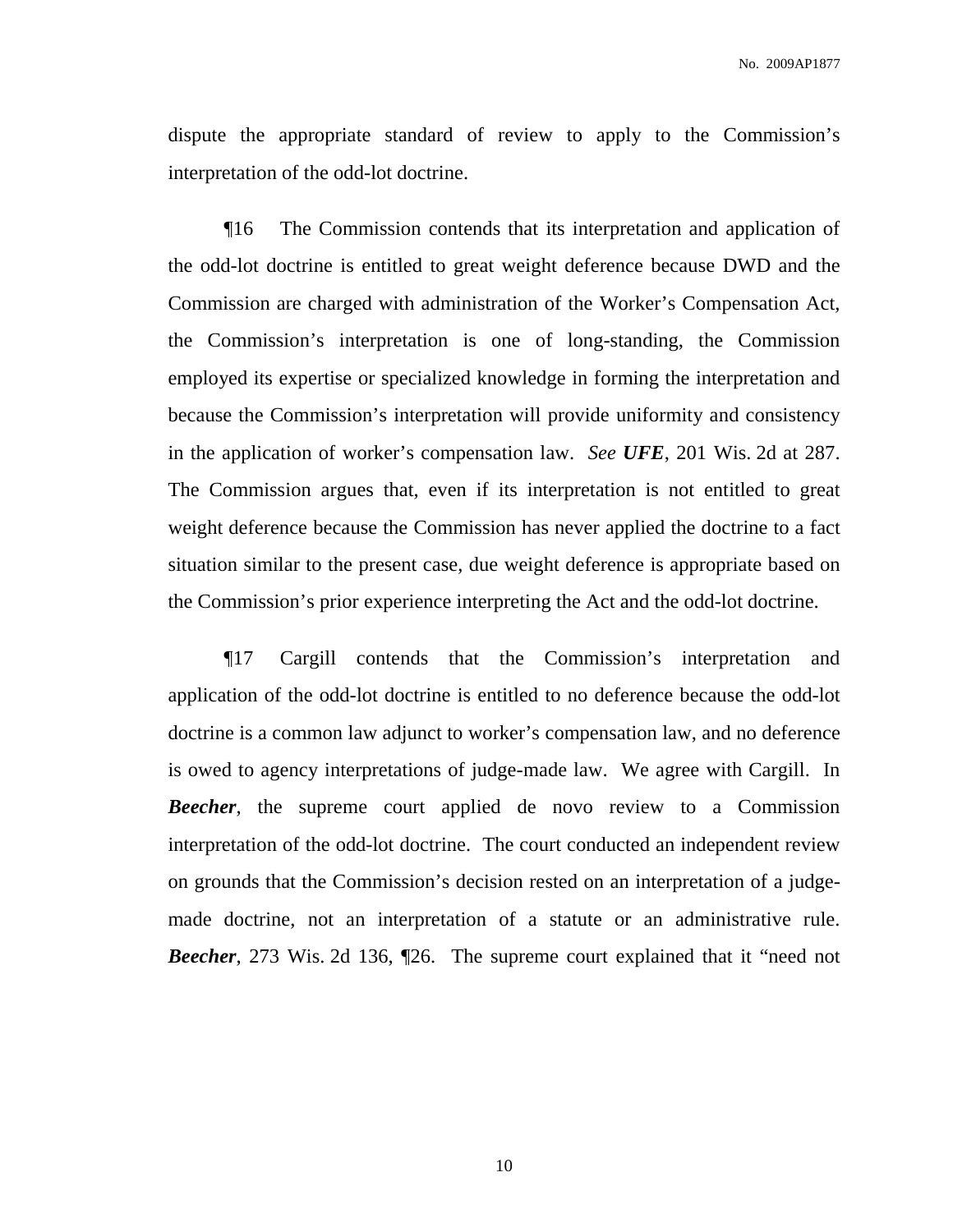defer to agency interpretations of [its] own decisions."<sup>5</sup> *Id*. Likewise, we owe no deference to agency interpretations of law created by the appellate courts of this state. Accordingly, we apply de novo review to the Commission's interpretation of the odd-lot doctrine.

# **DISCUSSION**

# *The Odd-Lot Doctrine*

¶18 The Worker's Compensation Act (the Act), Chapter 102 of the Wisconsin Statutes, is the primary source of worker's compensation law in Wisconsin, and is administered by the DWD. *Beecher*, 273 Wis. 2d 136, ¶27. Benefits under the Act fall into two categories, temporary and permanent. *Id.* Permanent benefits are payable for disabilities that remain after the healing period has ended. *Id.* There are two categories of permanent benefits: Benefits for "scheduled" injuries, and benefits for "unscheduled" injuries. *Id.*, ¶28. "Scheduled" injury benefits are determined by application of the schedule set forth in WIS. STAT. § 102.52. Benefits for unscheduled injuries are determined using a more individualized approach. *Id.* Renz's back injury is an unscheduled injury. In assessing the extent of lost earning capacity in all cases of both partial and total permanent disability caused by unscheduled injuries, DWD must take into account certain factors, including the injured worker's age, education, training, previous

<sup>5</sup> *But see Beecher v. LIRC*, 2004 WI 88, ¶79, 273 Wis. 2d 136, 682 N.W.2d 29 (Abrahamson, C.J., concurring) (expressing minority view of the court that LIRC's determination is entitled to great weight deference concerning the odd-lot doctrine because (1) the agency is charged with administering the particular statute at issue; (2) its interpretation is one of longstanding; (3) it employed its expertise or specialized knowledge in interpreting the statute; and (4) its interpretation will provide uniformity and consistency in the application of the statute at issue).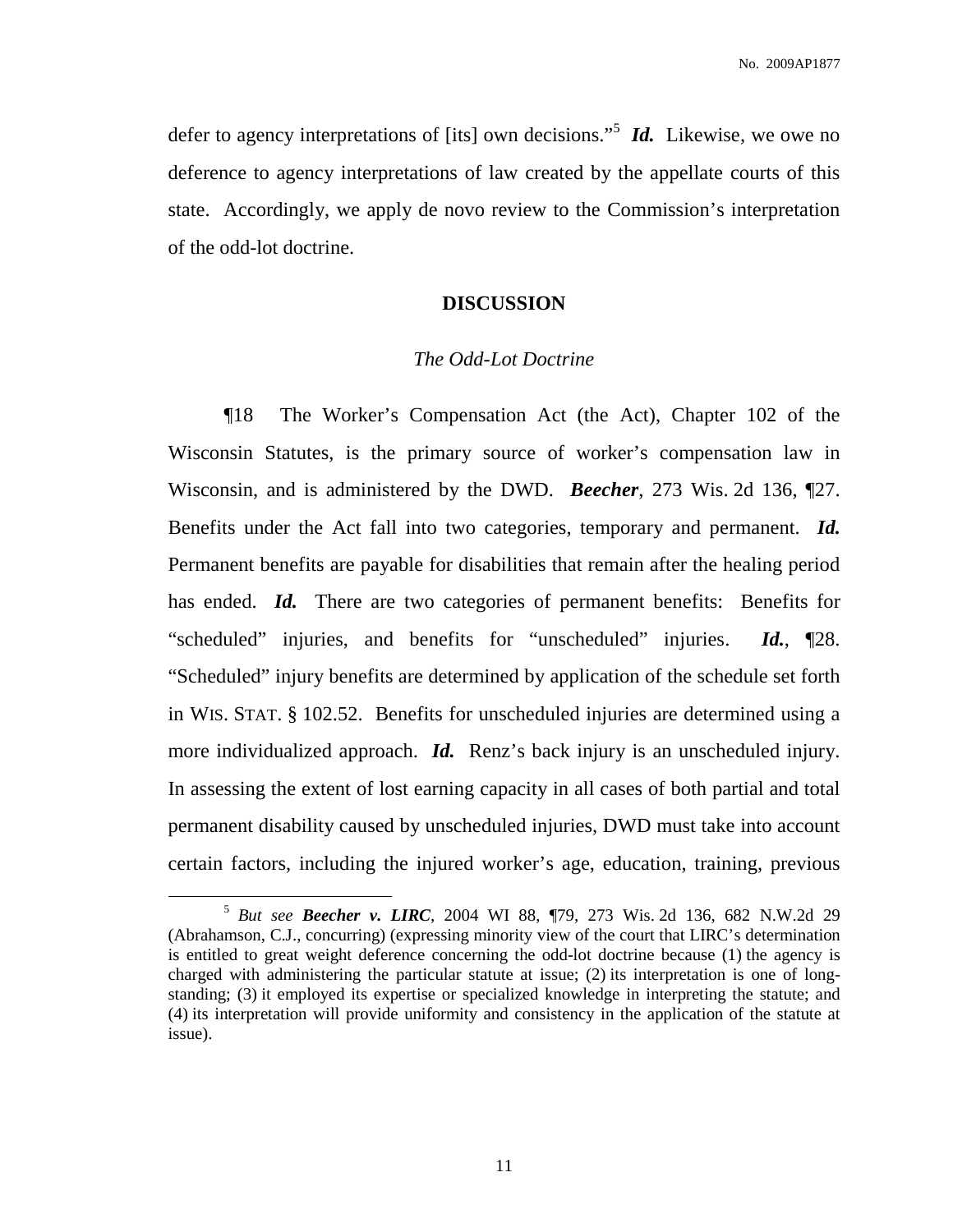work experience, previous earnings, and efforts to find suitable employment, among others. WIS. ADMIN. CODE § DWD 80.34(1). An injured worker is entitled to permanent total disability benefits when an unscheduled injury results in a total loss of earning capacity. *Beecher*, 273 Wis. 2d 136, ¶29.

¶19 The odd-lot doctrine is a judge-made adjunct to the Act adopted by the supreme court in *Balczewski* applicable to certain claims of permanent and total disability. *See Beecher*, 273 Wis. 2d 136, ¶31. The doctrine recognizes "that total disability … should not be taken literally to mean complete and utter helplessness, because some injured workers find themselves, because of their age, education, training, and overall capacity, 'incapable of becoming [] ordinary work[ers] of average capacity in any well known branch of the labour market.'" *Id.* (*quoting Cardiff Corp. v. Hall*, 1 K.B. 1009, 1020 (1911)).

¶20 The odd-lot doctrine also functions as a rule of evidence. An injured claimant asserting permanent and total disability on an odd-lot basis must make a prima facie case of permanent and total disability. *Balczewski*, 76 Wis. 2d at 495. The claimant may do so by producing certain basic facts—such as his or her injury, age, education, capacity, and training—which constitute prima facie evidence of a presumed fact: that the injured claimant is permanently and totally incapable of earning a living. *Beecher*, 273 Wis. 2d 136, ¶54.

¶21 Once the claimant establishes a prima facie case, the presumption that the claimant is permanently and totally disabled is triggered, and the burden shifts to the employer to prove "that it is more probable that the claimant is *not* permanently and totally incapable of earning a living." *Id.* To meet its burden, the employer must "show that there exists suitable employment for the claimant. The employer does this by bringing forward evidence of actual job availability,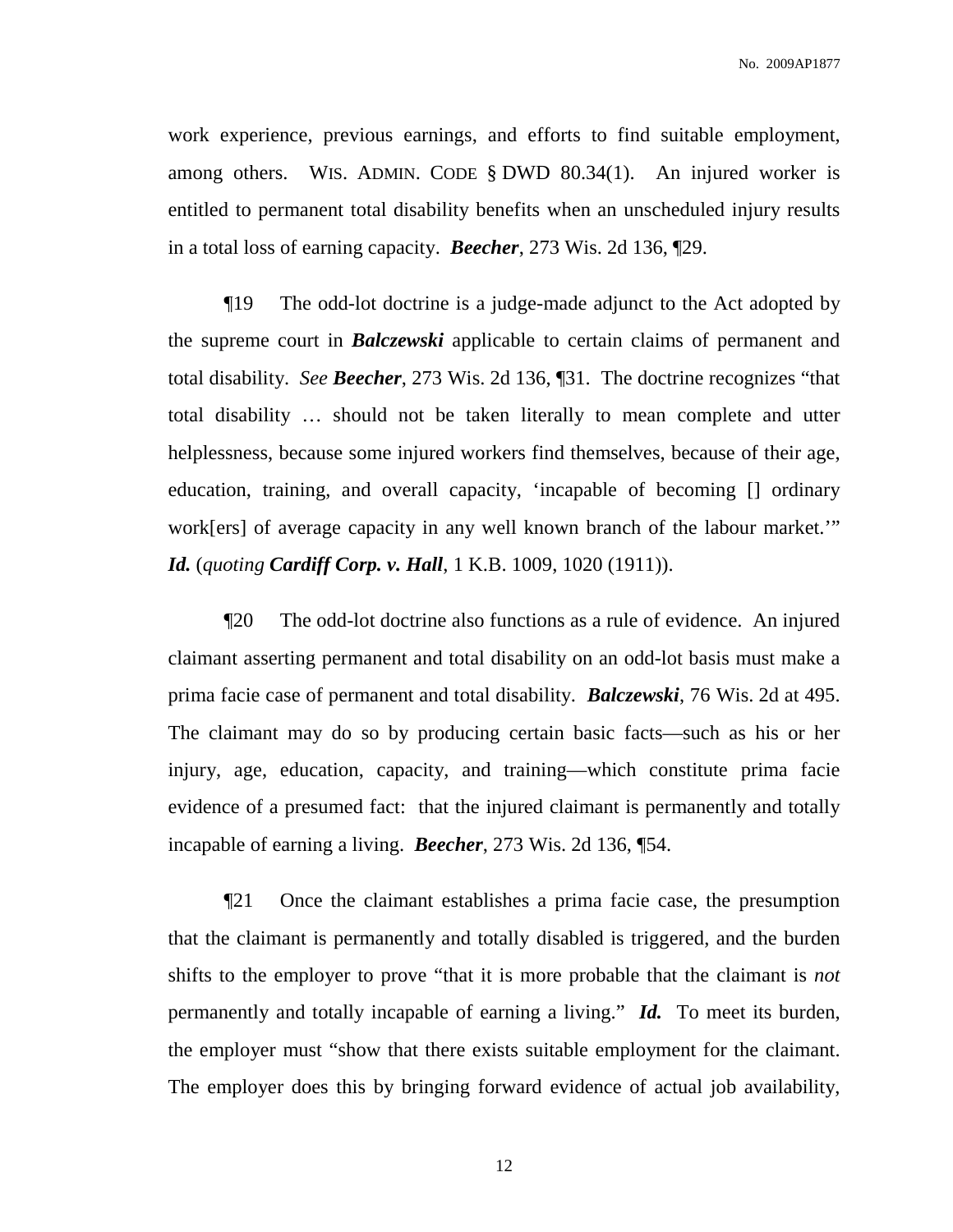making it more probable than not that the claimant is able to earn a living." *Id.*,  $\P$ 55.

¶22 If the employer proves the existence of suitable employment, the claimant may respond by showing his or her job search was actual and futile, or by presenting expert evidence to defeat the employer's attempted rebuttal. *Id.*

> The factors enumerated in [Wis. Admin. Code ] DWD § 80.34 may come into play in the agency's ultimate determination of eligibility for benefits, to the extent that they overlap with the odd-lot doctrine, or in a broader sense to the extent that the odd-lot case fails and traditional eligibility rules prevail.

*Beecher*, 273 Wis. 2d 136, ¶55

*Whether the Commission's Decision Expands the Employer's Odd-Lot Burden*

¶23 On appeal, Cargill does not dispute that Renz made a prima facie case of odd-lot permanent and total disability. Rather, Cargill challenges the Commission's determination that it failed to rebut Renz's prima facie odd-lot case. As noted, the ALJ's decision suggested that Cargill's vocational expert, Barbara Lemke, should have shown that she informed prospective employers of Renz's age and disability to ascertain the availability of suitable, available employment. The Commission's memorandum decision embraced this view, holding that "the law articulated in *Beecher*," specifically its requirement that the employer show the availability of actual jobs, requires, "[a]t a minimum, … [that] the prospective employers … know all the relevant facts concerning the injured worker, and preferably that the injured worker have been referred to employers with specific job openings actually available to the worker." Based on our reading of the Commission's decision, these "relevant facts" included that Renz was sixty-two years old and had a disability that limited his vocational abilities.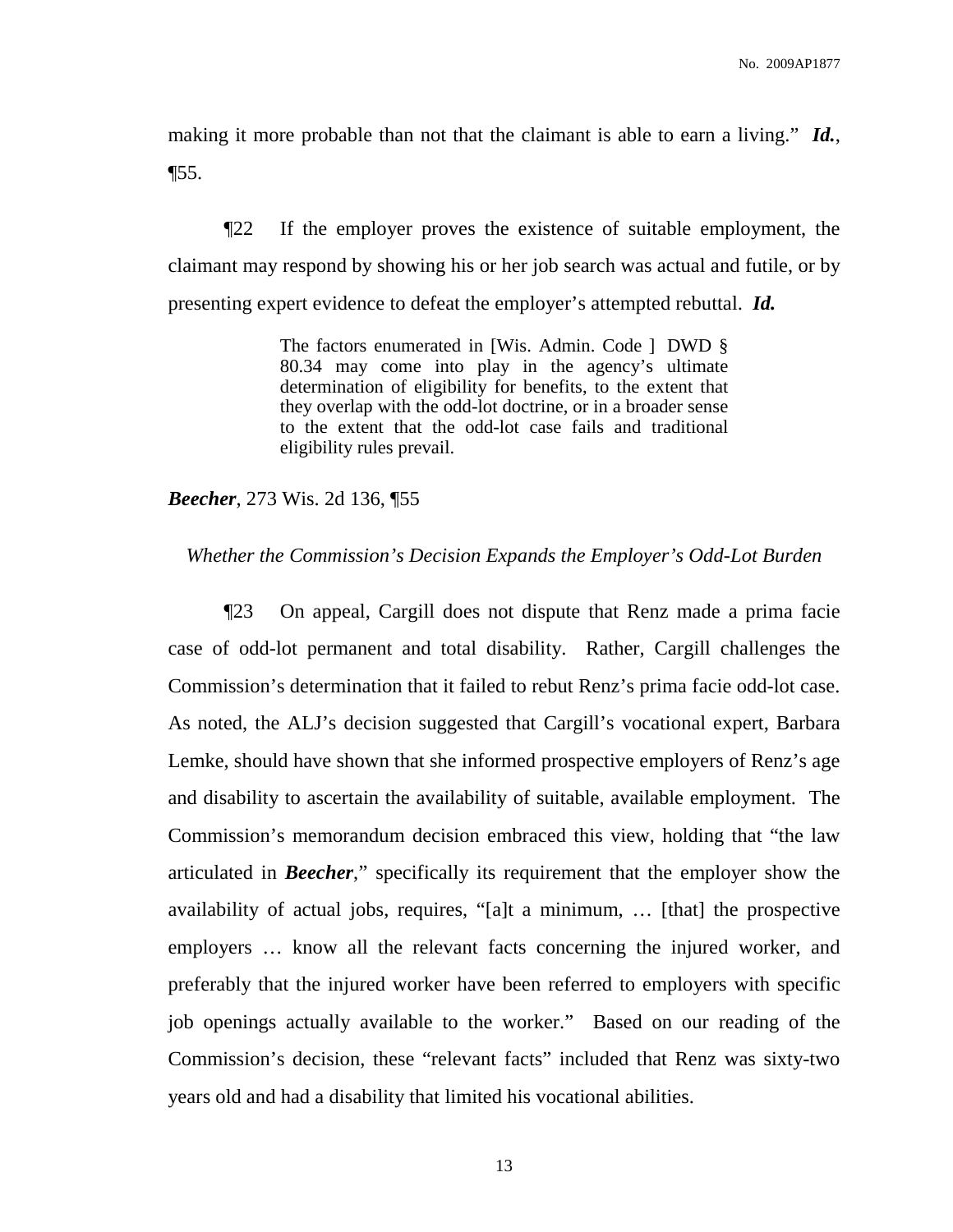¶24 Cargill contends the Commission's decision expands the employer's burden under *Balczewski* necessary to rebut a claimant's prima facie odd-lot case by requiring an employer to produce evidence that it had disclosed the age and disability of a claimant to prospective employers. Cargill argues that the Commission's decision must be reversed because it effectively requires employers challenging a prima facie odd-lot case to disclose information that a potential employer may not lawfully inquire into or consider in deciding whether to hire a qualified applicant. Further, Cargill argues the Commission's decision expands the employer's burden on rebuttal in an odd-lot case by requiring an employer to produce evidence that it referred the injured worker to prospective employers with job openings actually available to him or her.

¶25 In response, the Commission argues that language in its decision that the employer "know all the relevant facts concerning the injured worker" is based on a reasonable reading of *Balczewski*'s requirement that the employer show that "actual" jobs exist for the worker. This reading of *Balczewski*, argues the Commission, is consistent with the well-established principle that the Act is to be liberally construed to effectuate the remedial purposes of the Act. *See County of Dane v. LIRC*, 2009 WI 9, ¶33, 315 Wis. 2d 293, 759 N.W.2d 571. Further, the Commission argues that requiring an employer's vocational expert to disclose the injured worker's age and disability to prospective employers in a labor market survey would not be contrary to relevant provisions of the Wisconsin Fair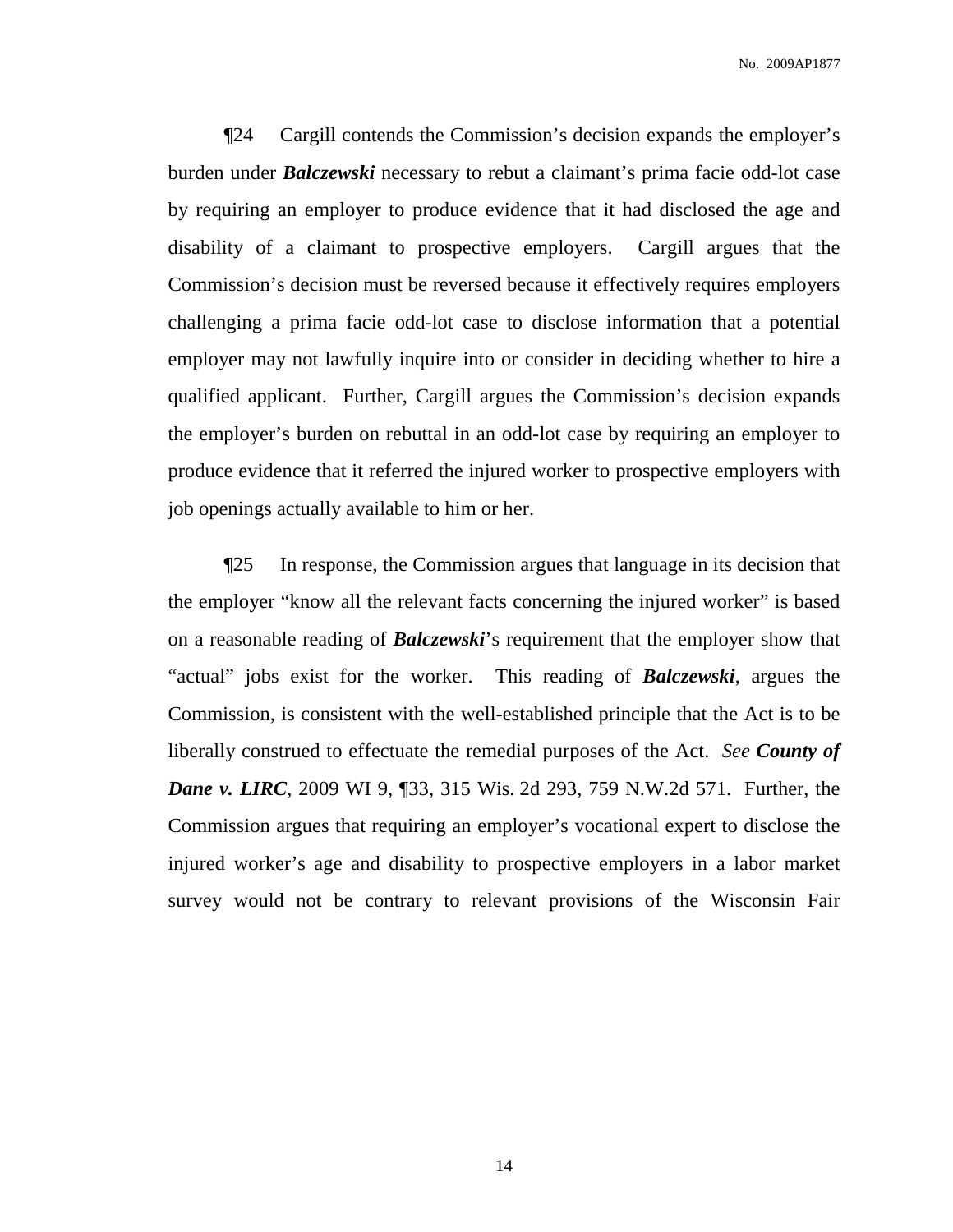Employment Act, the federal Age Discrimination in Employment Act or the Americans with Disabilities Act.<sup>6</sup>

¶26 Before addressing the parties' arguments, we turn to *Balczewski* and *Beecher* to ascertain what an employer must prove to rebut a claimant's prima facie odd-lot case of permanent and total disability. We will then apply the standards provided in these cases to the Commission's decision to determine whether the Commission's decision was consistent with these standards.

¶27 In *Balczewski*, the supreme court described the employer's odd-lot burden as one of "showing that the claimant is in fact employable and that jobs do exist for the injured claimant." *Balczewski*, 76 Wis. 2d at 495. *Balczewski* further states that the employer's burden is

> to show that some kind of suitable work is regularly and continuously available to the claimant. Certainly in [an odd-lot] case it should not be enough to show that claimant is physically capable of performing light work, and then round out the case for noncompensability by adding a presumption that light work is available.

*Id.* (*quoting* Arthur Larson, 2 WORKMEN'S COMPENSATION LAW, sec. 57.61 pp. 10-136-37).

¶28 In *Beecher*, the supreme court explained that, once a claimant has established that a prima facie odd-lot case has been made, the burden falls to the

<sup>&</sup>lt;sup>6</sup> We express no view about whether informing a prospective employer of an injured worker's age or disability would be contrary to provisions of these anti-discrimination laws. As explained later, we set aside the Commission's decision because the imposition of such a requirement expands the employer's burden in an odd-lot case beyond that set forth in *Balczewski* and *Beecher*, not necessarily because such a requirement might violate anti-discrimination laws.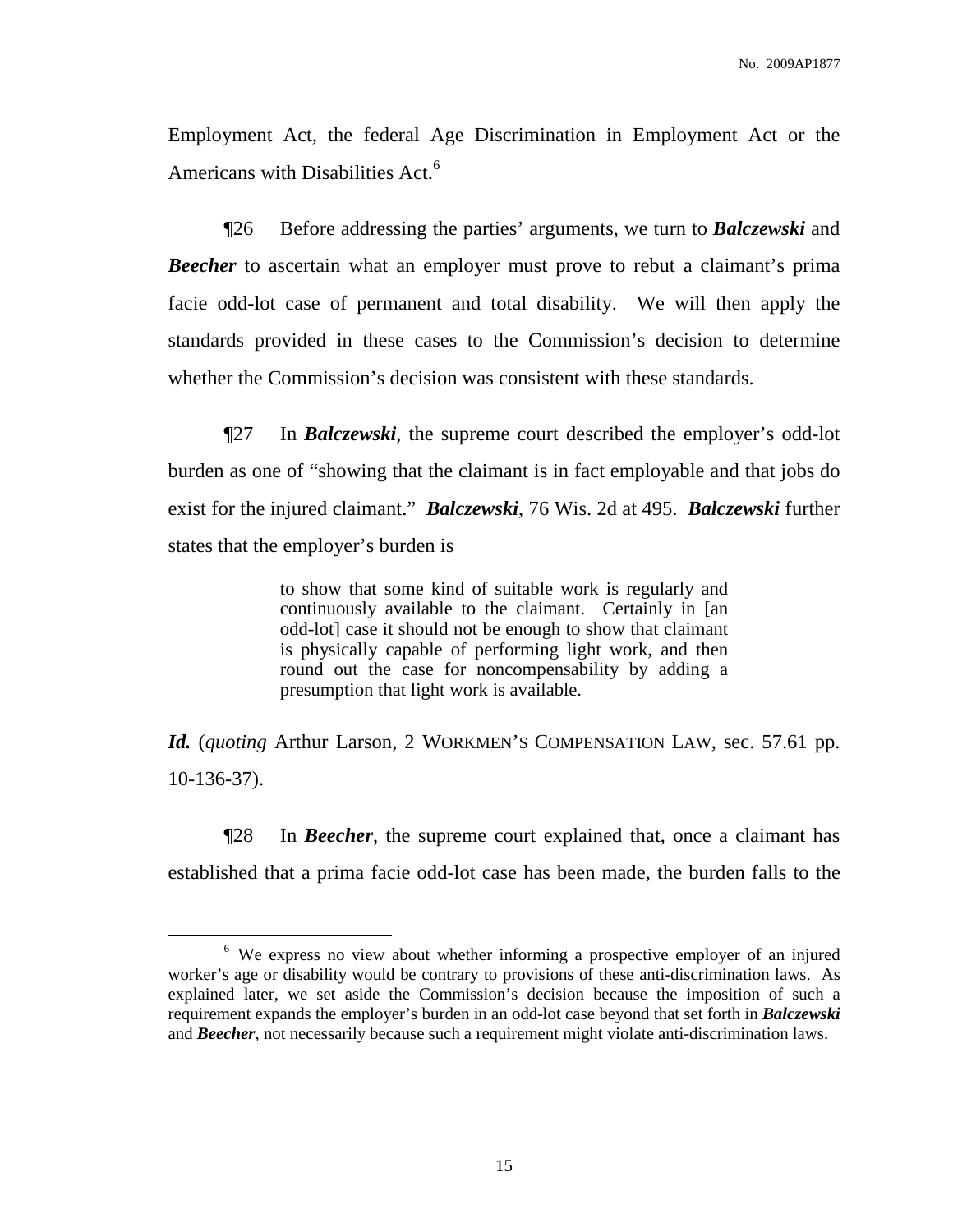employer "of proving that the non-existence of the presumed fact is more probable than its existence, or in other words, that it is more probable [than not] that the claimant is *not* permanently and totally incapable of earning a living." Stated differently, an employer must show "that there is an actual job [available] that the claimant can do." *Beecher*, 273 Wis. 2d 136, ¶54. The supreme court in *Beecher* suggested that proof of the availability of suitable work may be established through presentation of expert evidence. *See id.* The supreme court summed up the employer's evidentiary burden in an odd-lot case as follows: "Once a primafacie odd-lot case is made, it falls to the employer to prove that there is continuous and regular work available to the claimant in order to rebut the prima facie case of odd-lot unemployability." *Id.*, ¶57.

¶29 In sum, *Balczewski* and *Beecher* provide that once a claimant has established a prima facie odd-lot case, it falls to the employer to prove that the claimant is probably employable and that an actual, suitable job is regularly and continuously available to the claimant. It is not sufficient to show that the claimant is physically capable of performing light work, and then show that light work is available. *See Balczewski*, 76 Wis. 2d at 495; *Beecher*, 273 Wis. 2d 136, ¶¶54-55, 57.

¶30 Applying the above standard, we conclude the Commission erred by requiring Cargill to prove that it informed prospective employers of Renz's age and disability, and other "relevant facts" about Renz to rebut Renz's prima facie case. We observe that neither *Balczewski* nor *Beecher* require an employer to disclose any descriptive information of a claimant to a prospective employer to satisfy its rebuttal burden. In addition, the Commission has not come forward with any logical or practical reason why it would be necessary for an employer to provide such information to a prospective employer to show that an "actual job"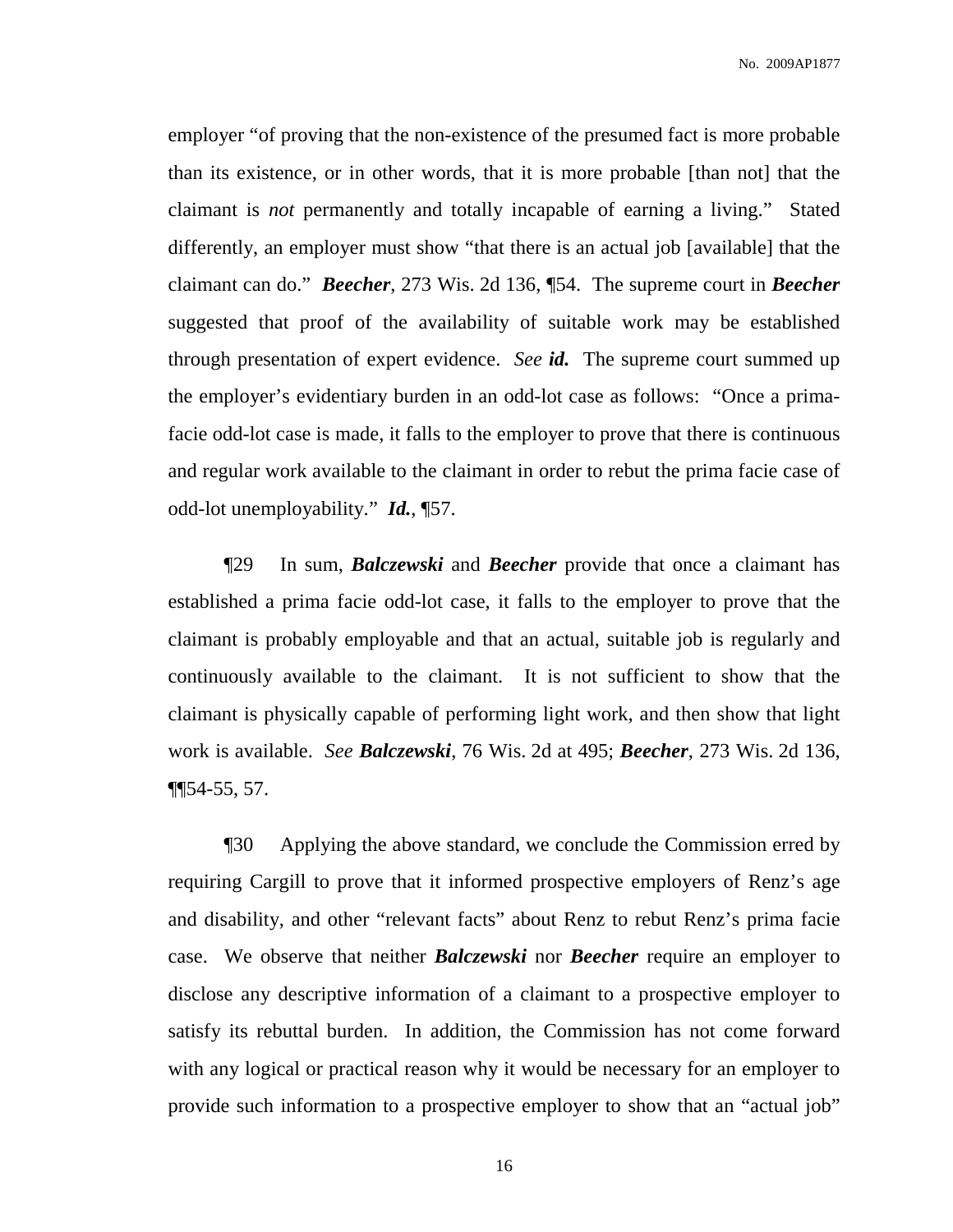exists for the claimant. To determine the availability of suitable work, the employer must inquire of prospective employers the physical requirements of the job. The employer's duty in ascertaining whether an actual job exists is thus to *obtain* information from the prospective employer about the job requirements, not *provide* information about the claimant.

¶31 We question, moreover, the utility of requiring an employer to disclose certain facts relevant to an injured claimant's employability—such as an older claimant's age—to prospective employers as a means of ascertaining the availability of actual jobs. This requirement naively assumes that prospective employers will tell the truth when asked whether they would hire an older worker. We doubt that many of those employers inclined to discriminate against older applicants would freely admit that they would not hire a qualified, older worker because of the worker's age. The Commission's memorandum decision suggests that disclosure of an older claimant's age and other relevant facts is necessary because, despite federal and state anti-discrimination laws, discrimination persists. However, in light of our concerns about the reliability of employers' self-reports of their willingness to hire an older, disabled worker, we fail to see how requiring disclosure of an injured claimant's age to a prospective employer in this context would assist the Department in taking into account the (suggested) persistence of age discrimination when determining the employability of an odd-lot injured claimant.

¶32 We further conclude that, by stating it would have preferred Cargill to produce evidence that it actually referred Renz to prospective employers, the Commission erred by establishing a preference for this kind of rebuttal evidence where no such preference is supported by the case law. At issue is the Commission's statement in its memorandum opinion that it preferred evidence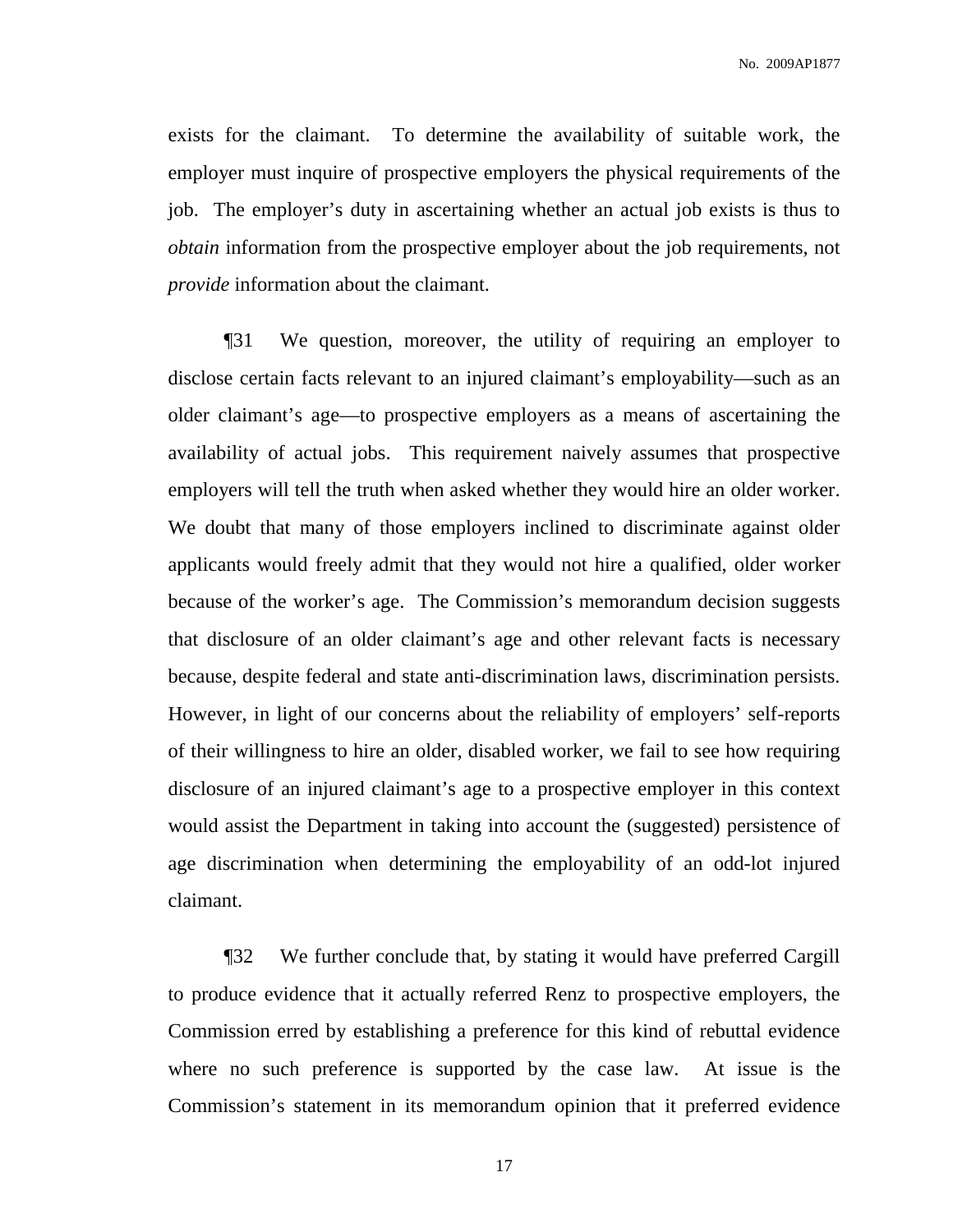No. 2009AP1877

"that the injured worker have been referred to employers with specific job openings actually available to the worker" as one way by which an employer may prove its rebuttal case. We see no such requirement in either *Balczewski* or *Beecher*. We do not mean to suggest that an employer cannot rely on evidence that it actually referred a claimant to a prospective employer to support its rebuttal case. Such evidence may be of great value to the employer in demonstrating that suitable work exists in the labor market for the claimant. However, to the extent that the Commission's decision establishes a preference for such evidence over other evidence showing the availability of suitable work for the claimant, we conclude that this view has no basis in *Beecher* and *Balczewski*.

# *Remand*

¶33 Because this court may not weigh the evidence and make factual determinations, we remand for a redetermination of Cargill's rebuttal case, and for further proceedings consistent with this opinion. *See Beecher*, 273 Wis. 2d 136, ¶59 ("Judicial review of a worker's compensation award is limited to confirming or setting aside the award; modification, amendment or a substitution of the court's judgment for the agency's is improper."). We acknowledge that the Commission's determination that Cargill failed to rebut Renz's prima facie odd-lot case did not rely entirely on Cargill's failure to present evidence that it had disclosed Renz's age and disability to prospective employers. Its determination was based in part on a finding that Lemke's job listings lacked either full descriptions or, in some cases, any description, of the specific physical requirements for each job listed in the survey. Nonetheless, we are obligated to remand this case to the Commission for a redetermination of Cargill's rebuttal case based on the evidence of record.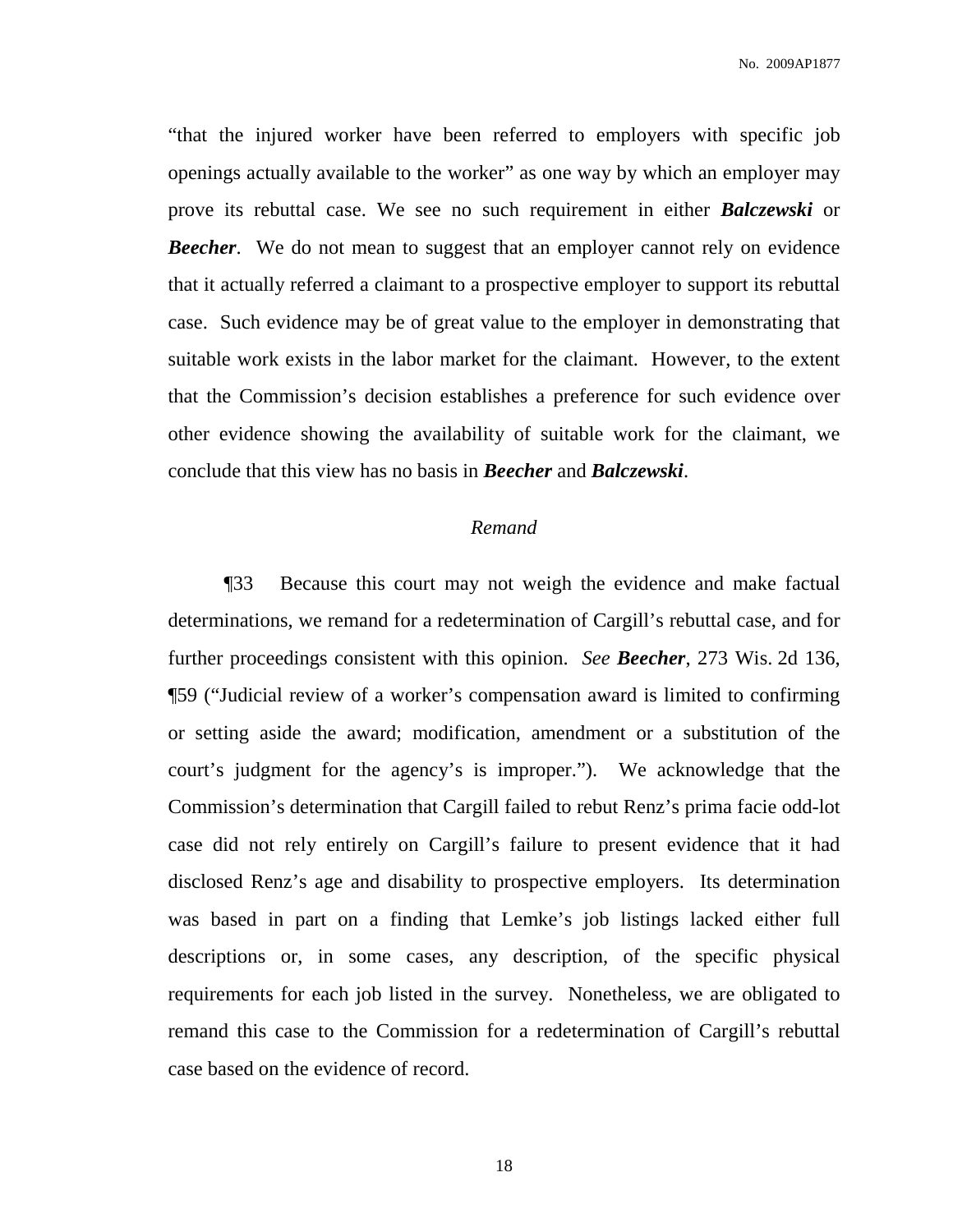#### **CONCLUSION**

¶34 In sum, we conclude that the Commission erred in concluding that evidence that Cargill had disclosed Renz's disability, age and other relevant facts about Renz to prospective employers was necessary for Cargill to rebut Renz's prima facie case of odd-lot permanent and total disability. Such a requirement plainly expands an employer's burden on rebuttal in an odd-lot case beyond that set forth in *Balczewski* and *Beecher*. Further, we conclude that the Commission erred in establishing a preference for evidence in the employer's rebuttal case that the employer referred the claimant to prospective employers with specific job openings actually available. Accordingly, we reverse the circuit court order affirming the Commission's decision and set aside the agency's decision. We remand for a reassessment of Cargill's rebuttal evidence, based on the record, applying the standard set forth in *Balczewski* and *Beecher*, and for further proceedings consistent with this opinion.

*By the Court.*—Order reversed.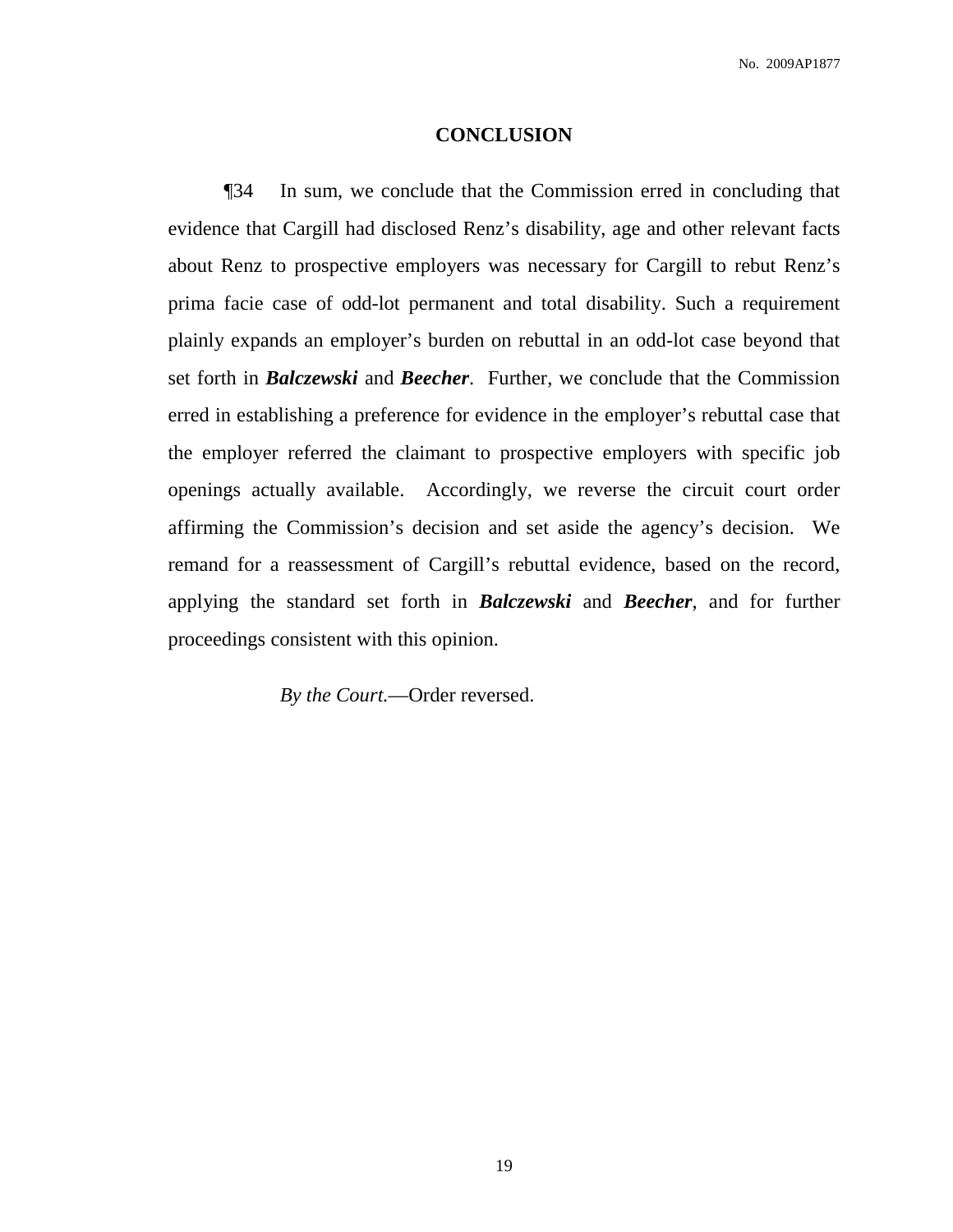### **No. 2009AP1877(D)**

¶35 DYKMAN, P.J. (*dissenting*). Once again, the majority has scoured an administrative decision for errors, and having found a harmless one, blows up the whole decision. I continue to disagree with this concept. *See Deboer Transp., Inc. v. Swenson*, 2010 WI App 54, ¶¶21-34, 324 Wis. 2d 485, 781 N.W.2d 709 (Dykman, P.J., dissenting). This time, the majority's methodology is to ignore what the Administrative Law Judge (ALJ) and LIRC did, and focus on something they said. Ultimately, the majority has not changed the result here. On remand, LIRC will excise the words the majority condemns, and conclude once again that Renz has prevailed because Cargill failed to rebut his prima facie case. All the majority has done is to create make-work and require LIRC and the trial court to waste time. That isn't necessary.

¶36 The majority spends much of its decision examining two sentences, one written by the ALJ, and one written by LIRC. The majority condemns the following, written by the ALJ: "Indeed, none of the named potential employers were told of [Renz's] age, experience or restrictions .…" and the following, written by LIRC: "At a minimum, [a showing of an actual job available to Renz] requires the prospective employers to know all the relevant facts concerning the injured worker, and preferably that the injured worker ha[s] been referred to employers with specific job openings actually available to the worker."

¶37 I disagree that either of these sentences expands an employer's burden in an odd-lot case beyond that set forth in *Balczewski v. DILHR*, 76 Wis. 2d 487, 251 N.W.2d 794 (1977), and *Beecher v. LIRC*, 2004 WI 88, 273 Wis. 2d 136, 682 N.W.2d 29. At most, both sentences recognize that rebutting a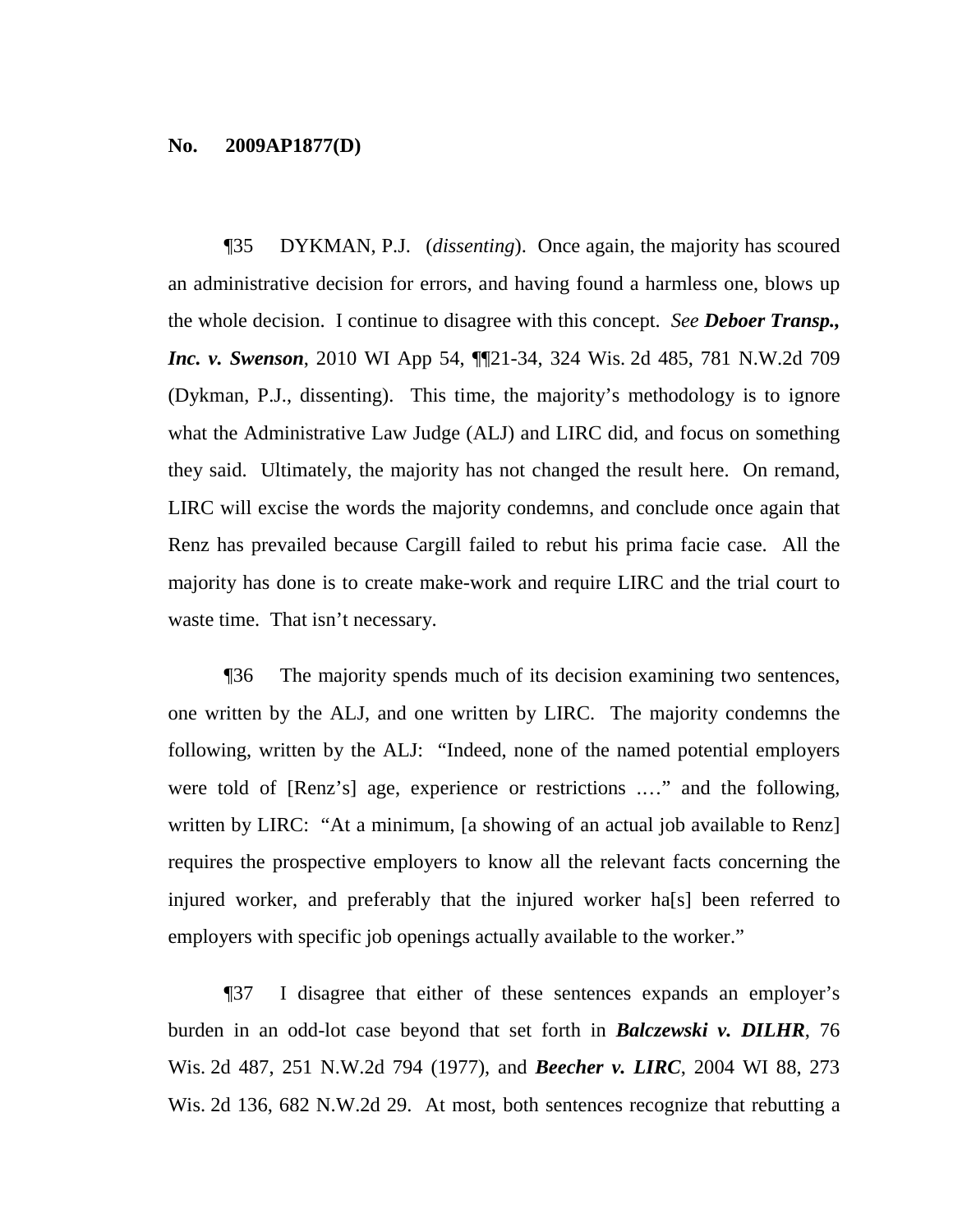No. 2009AP1877(D)

prima facie showing of unemployability in an odd-lot case is difficult. An employer faced with odd-lot liability can prove the availability of a job or jobs by asking another employer whether it has a job for a person with the claimant's qualifications and disabilities and is told that such a job exists. Or, the employer can obtain job availabilities from other employers which match the applicant's qualifications and disabilities. Either route gets to the same result. The majority's view that one way is acceptable and the other forbidden is a distinction without a difference.

¶38 However, for the purpose of this dissent, I will accept the majority's conclusion that the ALJ and LIRC wrote illegal requirements in their decisions. What the majority doesn't recognize is that both the ALJ and LIRC wrote what they wrote *after* Cargill made its inquiry into available jobs and *after* a hearing. When the hearing finished, all evidence that both parties chose to produce had been produced.

¶39 The majority and Cargill say that Renz proved a prima facie case for odd-lot entitlement to worker's compensation benefits. So, according to the case law the majority apparently accepts, the burden shifted to Cargill to show that a job or jobs, suitable for Renz, existed. *Balczewski*, 76 Wis. 2d at 498, made that clear when the court said: "[W]e could … conclude that the employer has had the opportunity to assume its burden of proof of demonstrating that Berniece Balczewski could obtain regular and stable employment despite her industrial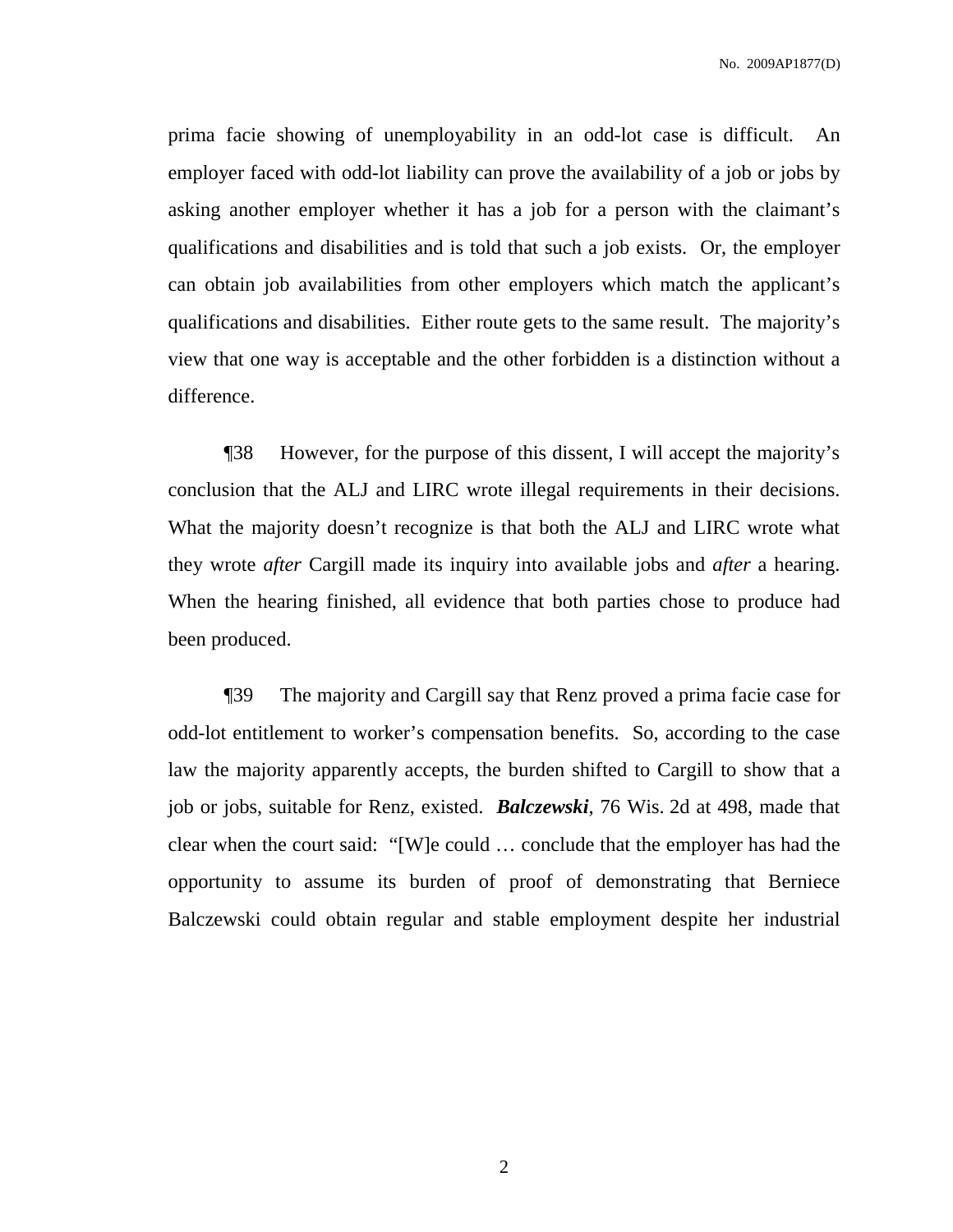injuries and her inherent handicaps in the job market." <sup>1</sup> *Beecher*, 273 Wis. 2d 136, ¶¶54-55, is no different:

> *Balczewski* holds that this burden requires the employer to show that there is an actual job that the claimant can do.

> Accordingly, we conclude that the burden that shifts from the claimant to the employer under *Balczewski* is a burden of persuasion, but *only* as to the sub-issue of whether a job exists that the claimant can do.

¶40 Since everyone seems to agree that Renz met his burden of proving odd-lot entitlement to benefits, the only question is whether Cargill rebutted Renz's evidence. LIRC and the ALJ both said "no" and both did so based on the credibility of Renz's expert vocational witness and the failure of Cargill's expert witness to produce evidence showing the availability of a job which Renz could do, considering his age, disability, training and education. Here's what the ALJ said:

> [Cargill's expert] found purported, available jobs within a relevant labor market but with greater losses (45 to 85 percent) based upon both the [medical examiners'] restrictions; *but, none of the positions appeared to offer him the select work required by them*….

> Based upon the record, I find the applicant's vocational expert's opinion is credible in concluding he is permanently totally disabled.

(Emphasis added.)

¶41 I do not have to quote LIRC's views as to the credibility of Renz, his vocational expert and his doctor because the majority has quoted LIRC's findings

<sup>&</sup>lt;sup>1</sup> The court in *Balczewski v. DILHR*, 76 Wis. 2d 487, 498-99, 251 N.W.2d 794 (1977), remanded for further hearing because the odd-lot doctrine had not been recognized by the employer at the time of the hearing.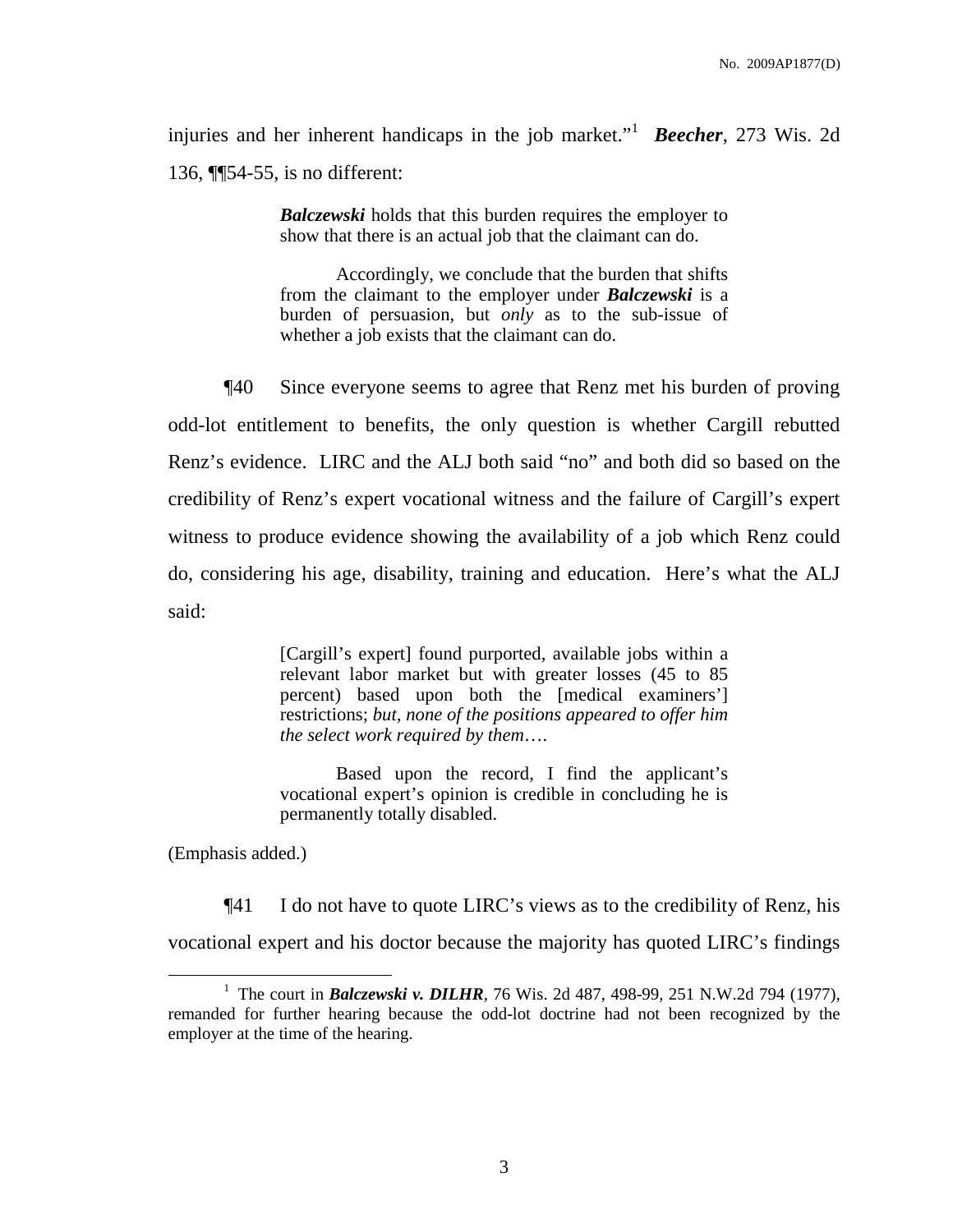as to this in ¶9 of its opinion. The same is true as to Cargill's expert vocational witness, though it is apparent to me that LIRC found that Cargill's expert produced nothing to rebut Renz's prima facie case: "The job listings Lemke [Cargill's witness] compiled universally fail to include a full description, or in most cases any description, of the specific physical requirements of the job." LIRC Decision at 2.

¶42 If the majority believes that Renz failed to prove a prima facie case of odd-lot permanent total disability, it would be helpful if the majority said that. If the majority believes that Lemke, Cargill's expert witness, produced *anything* to rebut Renz's prima facie case, it would be helpful if the majority said *that*. But it doesn't, and I take that as a concession that, except for the sentences the ALJ and LIRC wrote which the majority condemns, the majority would affirm the trial court, which affirmed LIRC.

¶43 Cargill's expert vocational witness was not hampered in the least by what the ALJ and LIRC said about how an employer must rebut a prima facie oddlot eligibility case. The expert witness did her investigation long before, and without the benefit of what the ALJ and LIRC wrote. She testified, not knowing what the ALJ and LIRC would later write. She was in no way inhibited as to what she must do or could not do. All that came later.

¶44 My analysis of the testimony of Cargill's expert vocational witness is the same as LIRC's analysis, even without considering standard of review. I conclude that with a conceded prima facie case of odd-lot eligibility and nothing rebutting that prima facie case, the ultimate conclusion is obvious. I would affirm the trial court and LIRC.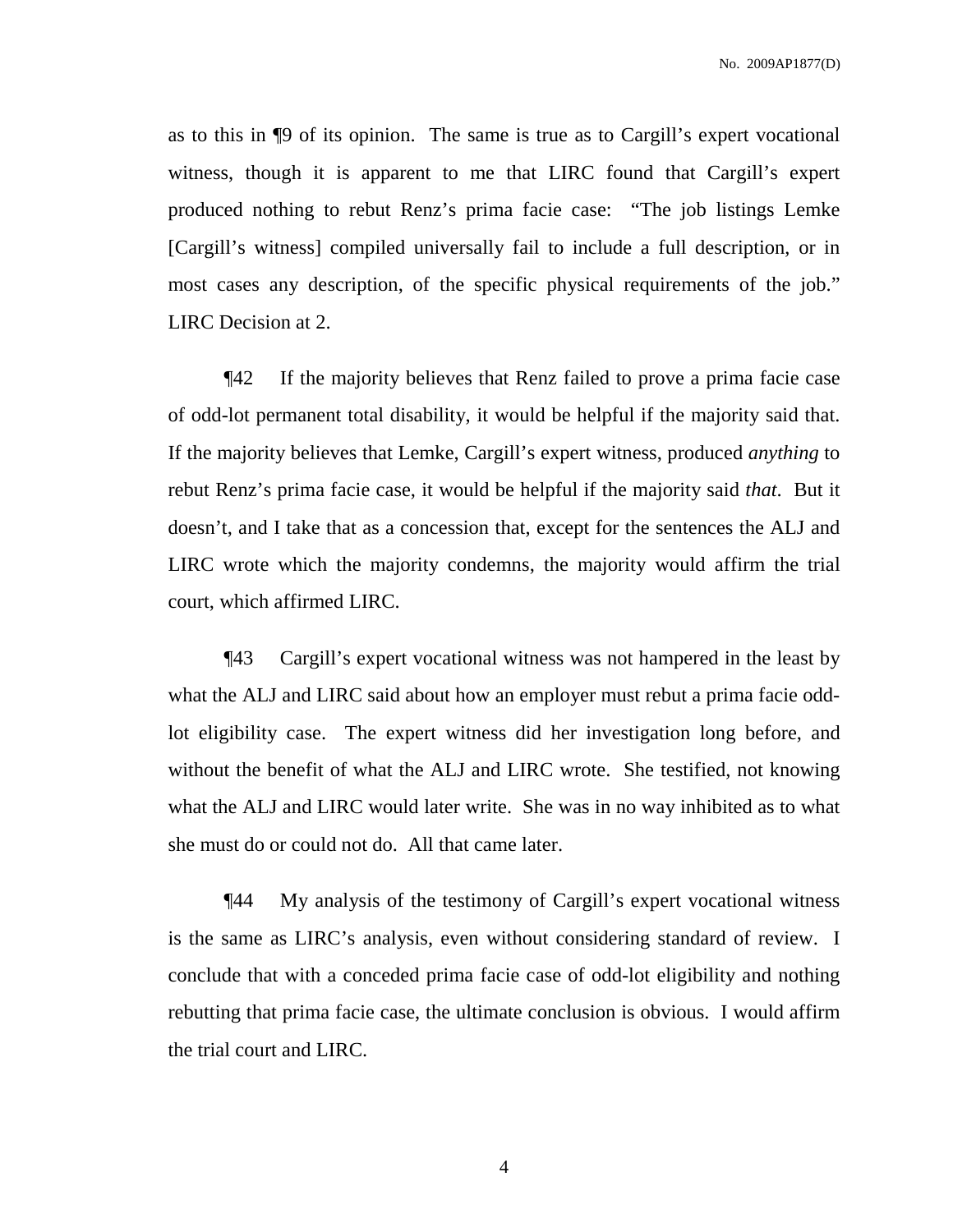No. 2009AP1877(D)

¶45 That is as far as I need to go. But the majority also takes issue with more of LIRC's findings and conclusions. It cites LIRC's discussion of the adequacy of Renz's job search, though it concedes that this is not an issue here. It concludes: "[W]e fail to see how requiring disclosure of an injured claimant's age to a prospective employer in this context would assist the Department in taking into account the (suggested) persistence of age discrimination when determining the employability of an odd-lot injured claimant." Majority, ¶31.

¶46 The fact the majority ignores is that Renz's prima facie case included not only his injury and disability but his age, education, training and efforts to obtain suitable employment. Renz's vocational expert, whom the ALJ and LIRC believed, considered all of these factors and more. LIRC found that despite anti-discrimination laws, "there is an inclination for many employers to discriminate against older or disabled individuals. While state and federal laws do address this problem, they do not eliminate it."<sup>2</sup> Thus, if Cargill wanted to rebut this, or other factors the ALJ, LIRC and Renz's vocational expert considered in their conclusion that Renz was totally, permanently disabled, Cargill would have to find the means to do so.

¶47 While the majority fails to see the relevance of a disclosure of Renz's age, the reason LIRC made the majority's perceived illegal finding is initially found in Renz's expert witnesses' earning capacity analysis:

> The Worker's Compensation Act of Wisconsin and The Wisconsin Administrative Code 80.34 were used as guidelines in determining the claimant's pre-injury and

 $2$  The majority makes its own finding about age and disability discrimination by adding "(suggested)" to LIRC's finding.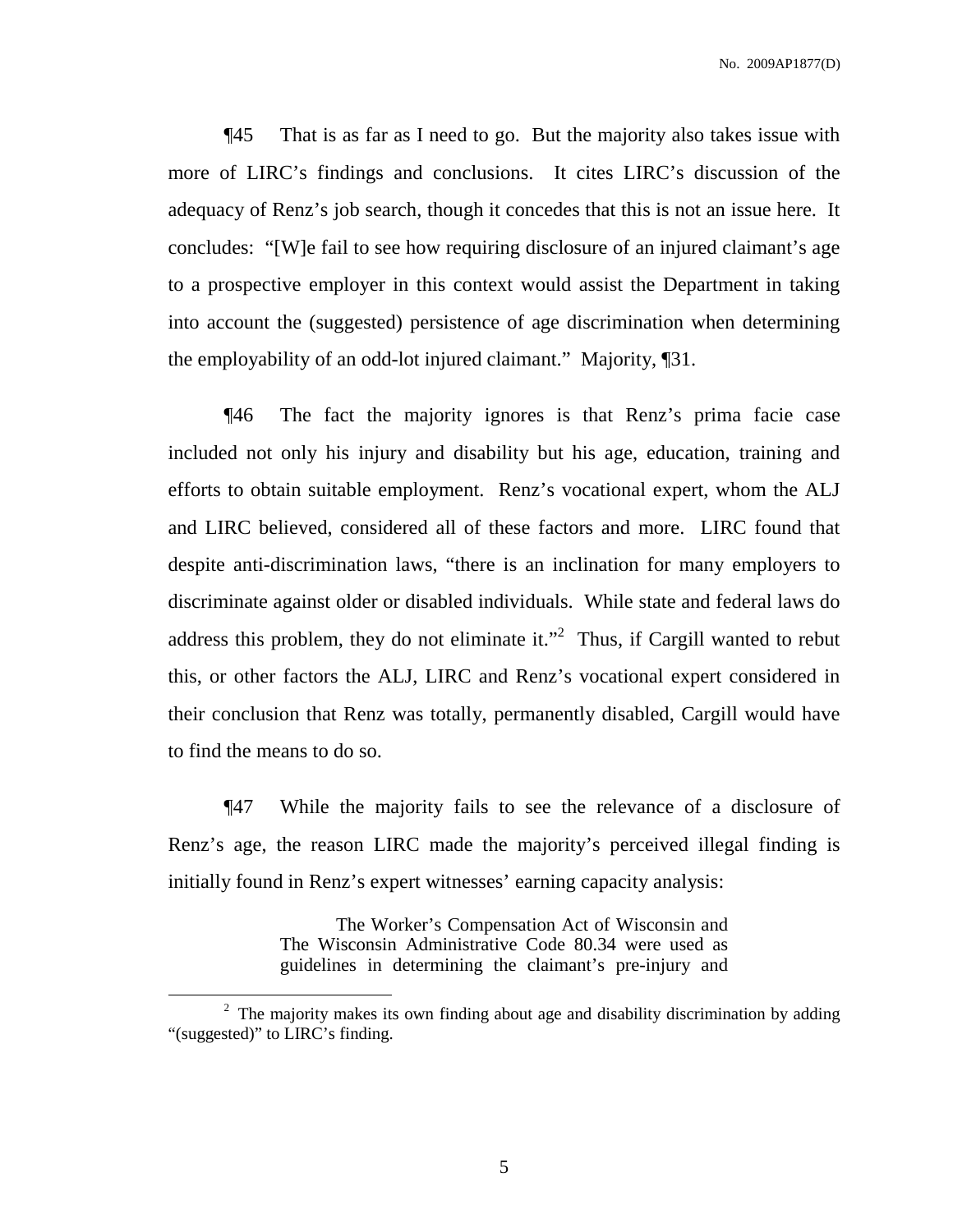future earning capacity. The following factors were considered:

- Age; Education; Training;
- Previous work experience;

….

- Present occupation and earnings;
- Efforts to obtain suitable employment;
- Likelihood of future suitable occupational change;
- Willingness to make a reasonable change in residence to secure suitable employment;
- Success and willingness to participate in a reasonable physical and vocational rehabilitation program; and
- Other pertinent evidence such as medical opinions related to the injury in question, and with special attention paid to permanent medically defined physical restrictions.

It is possible that a job could be identified that would match Mr. Renz's capacity for four to six hours of work per day, lifting no more than 10 pounds, but the number of such jobs in the labor market would be very limited. When such part-time openings would occur, it is likely that younger candidates would be hired and Mr. Renz would be passed over due to his age and his various physical limitations.

Therefore, based on the opinion of Dr. Anderson, the services Charles Renz has to offer employers are so limited in quality, dependability, and quantity that a reasonably stable labor market for his services would not exist. He would be considered permanently and totally (100%) disabled.

¶48 These factors match up with WIS. ADMIN. CODE § DWD 80.34 (Oct.

2007) which provides:

(1) Any department determinations as to loss of earning capacity for injuries arising under s. 102.44(2) and (3), Stats., shall take into account the effect of the injured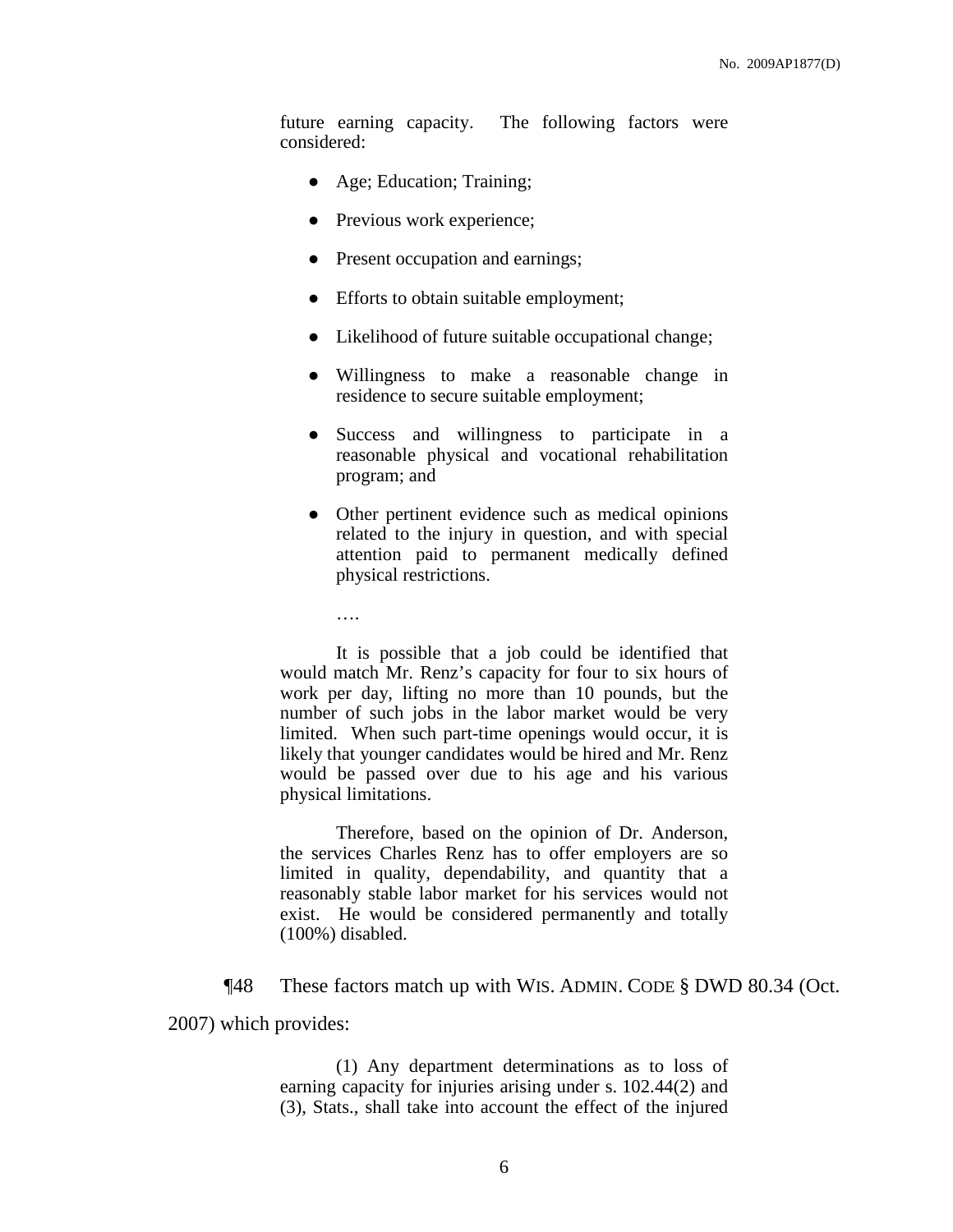employee's permanent physical and mental limitations resulting from the injury upon present and potential earnings in view of the following factors:

- (a) Age;
- (b) Education;
- (c) Training;
- (d) Previous work experience;
- (e) Previous earnings;
- (f) Present occupation and earnings;

(g) Likelihood of future suitable occupation change;

(h) Efforts to obtain suitable employment;

(i) Willingness to make reasonable change in a residence to secure suitable employment;

(j) Success of and willingness to participate in reasonable physical and vocational rehabilitation program; and

(k) Other pertinent evidence.

¶49 I believe that the reason LIRC wrote what the majority condemns is because LIRC found authority in WIS. ADMIN. CODE § DWD 80.34 to do so. I agree with LIRC. The majority fails to consider § DWD 80.34, so I cannot determine whether the majority believes that § DWD 80.34 is irrelevant, not present in this case, improperly enacted, at variance with some statute or possibly unconstitutional. Those are the usual reasons courts do not follow administrative rules, or more specifically, an administrative agency's use of its rule. Without more, I cannot tell why the majority ignores § DWD 80.34

¶50 In *Advance Die Casting Co. v. LIRC*, 154 Wis. 2d 239, 251, 453 N.W.2d 487 (Ct. App. 1989), we said: "Section Ind. 80.34 [now WIS. ADMIN.